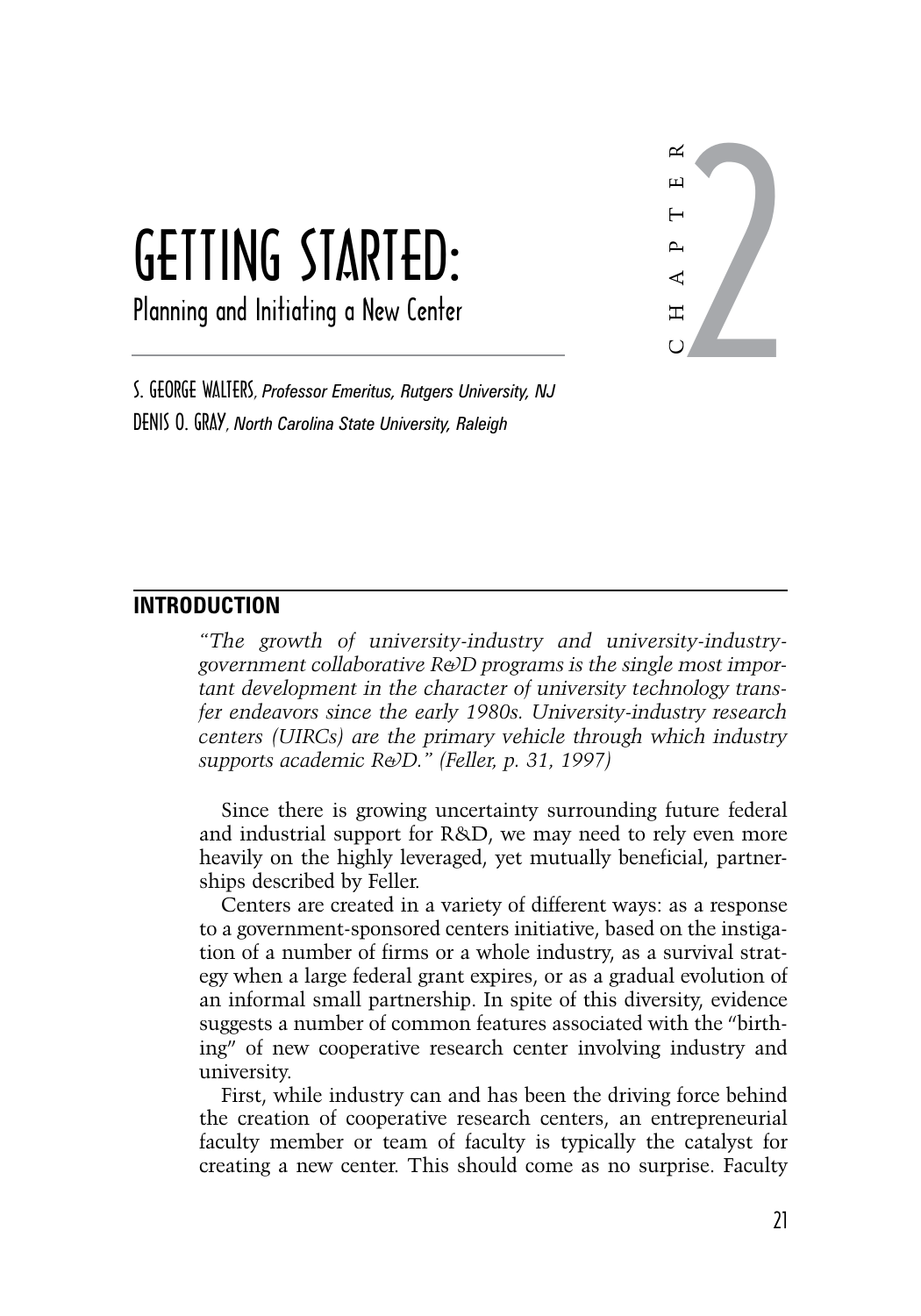need to support their research programs, and centers have become a viable way of expanding the market for faculty and graduate student research.

Second, while the title of this volume stresses the partnership between industry and university, the overwhelming majority of cooperative research centers receive funding from federal or state government sources (Coburn, 1995). As a consequence, the growth and success of cooperative research centers in the U.S. is really a product of industry-university-government partnerships. Thus, most individuals interested in creating a new center will typically find themselves involved in meeting the requirements of a federal or state sponsor.

Finally, creating a center tends to be action-oriented. It involves much more than writing a successful grant proposal (although this is usually involved). As we will point out, the process is closer to planning and implementing a new business start-up. As a consequence, creating a new center is best understood as a **process** which is articulated over time, involves a series of steps, feedback loops, and periodic follow through.

Given these common features, the material presented in this chapter will emphasize the central role of the faculty entrepreneur and attempts to secure sponsorship and funding from a government agency (illustrated by the NSF IUCRC program). However, in doing so we will emphasize a generic action-oriented process which can and has been used profitably by faculty and non-faculty with a variety of federal or state agencies, and by individuals trying to start a center without government support.

### **The Center Development Process**

New centers usually evolve during a three-stage process.

#### **Exploratory Stage**

Individuals collect preliminary information about the feasibility of establishing a center and begin to formulate their center vision. This stage involves a great deal of self-assessment and reality testing, which culminates in the development and submission of a concept paper to an agency for internal review. Proposed centers which meet program criteria and are considered potentially viable are encouraged to submit a formal proposal.

#### **Pre-Planning Stage**

Collaborators develop a full-blown plan for evaluating the feasibil-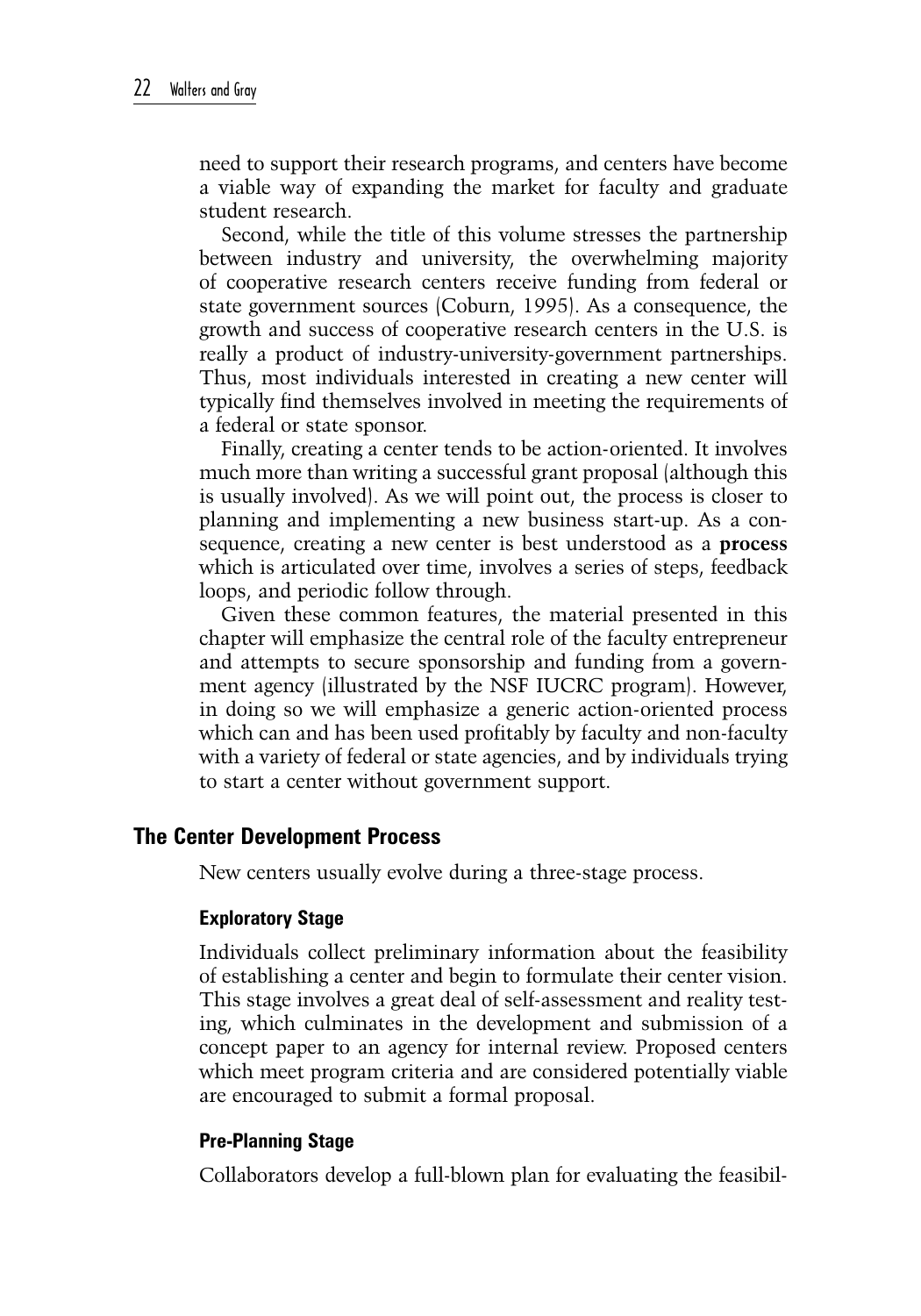ity of establishing a center and developing the industry and university interaction necessary to support an operational center. This may involve the development and submission of a planning grant proposal to a government agency.

#### **Planning Stage**

Collaborators test the feasibility of establishing a center, gain industrial commitments, and refine the center operating plan. A proposal to establish a new center is submitted to industrial sponsors and eventually to a government agency.

#### **Government Funding**

As we described above, the vast majority of cooperative research centers involve sponsorship and/or co-funding by a government agency. The NSF I/UCRC program has figured prominently in the growth of cooperative research centers in the U.S. It was the first major government initiative to attempt to systematically create cooperative research centers, it served as a model for other programs, and it remains one of the largest (at least in terms of number of participants). As a consequence, we will use the NSF I/UCRC and its application process to illustrate how the center development process can dovetail with government granting procedures.

However, it's important to remember that the NSF I/UCRC program's fifty plus centers account for less than five percent of the centers identified by Cohen, Florida and Goe (1994). Therefore, individuals interested in starting new centers should consider a broad spectrum of federal and state funding options.

### **The NSF I/UCRC Program and Model**

Currently over 50 I/UCRCs exist at universities around the nation (see Appendix 2-8). According to NSF, I/UCRCs pursue three objectives:

- To pursue fundamental engineering and scientific research having industrial relevance.
- To produce graduates who have a broad, industrially oriented perspective in their research and practice.
- To accelerate and promote the transfer of knowledge and technology between university and industry.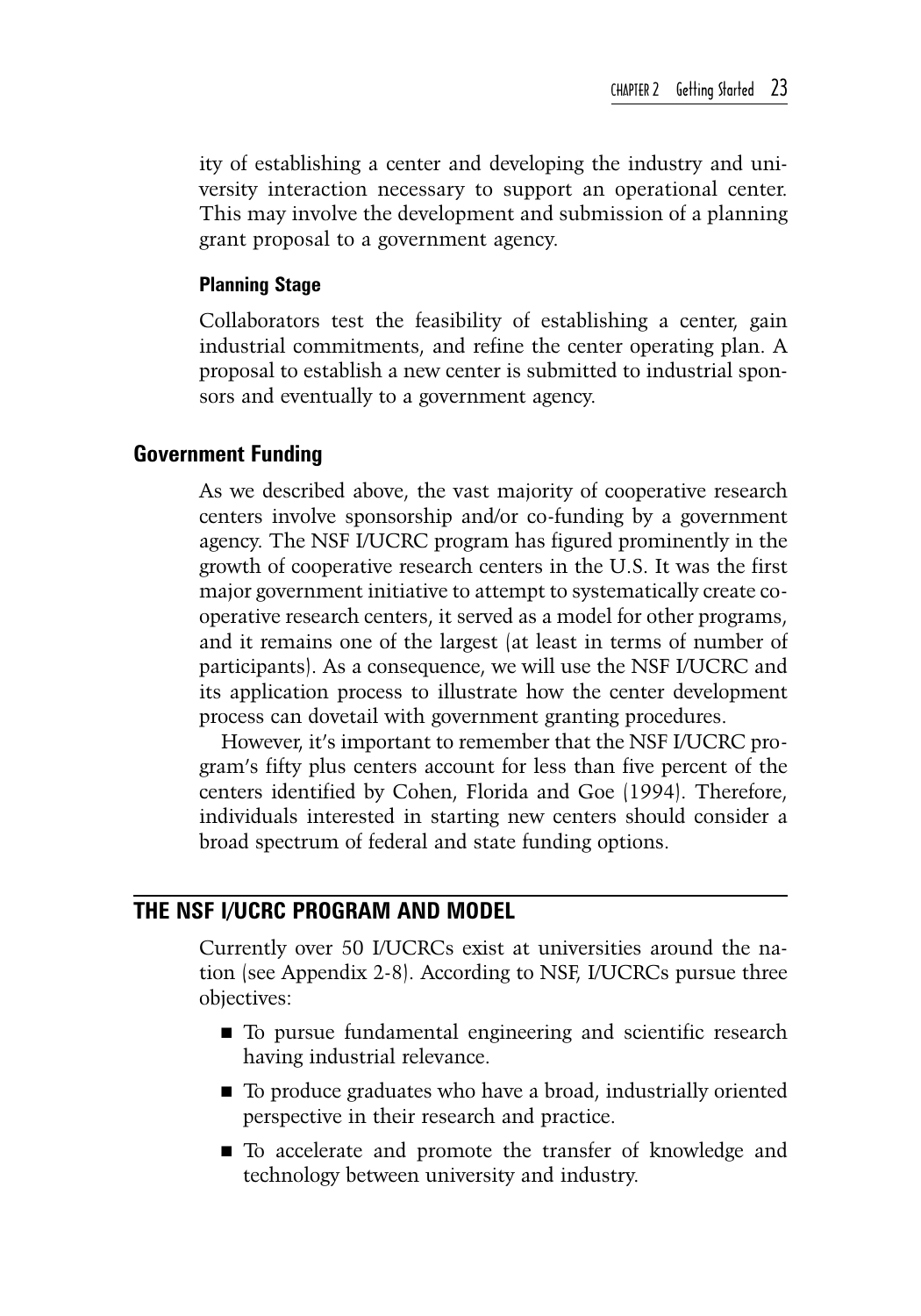Since NSF does not provide financial support for an indefinite period of time, centers must pursue a fourth objective: *"to achieve self-sufficiency from NSF support within ten years."* I/UCRCs may also re-invent themselves with innovative research themes and compete for funding beyond ten years (see Chapter 11).

In order to achieve these objectives, the I/UCRC program framework has the following characteristics:

- develops a partnership among academe, industry and other organizations participating in the center;
- consults with center members to set a research agenda focused on shared research interests and opportunities;
- shares the intellectual property developed by the center equally among center members;
- **has center members monitor and advise on the progress of** the research, which speeds two-way transfer of knowledge between universities and industry;
- has industrial and other partners that are the primary financial resource for the center;
- $\blacksquare$  has a formal structure and policies for center members outlined in an I/UCRC membership agreement;
- relies primarily on graduate student involvement in the research projects, thus developing students who are knowledgeable in industrially relevant research;
- has a center director, based at a university or college, who is responsible for all center activities, and
- has formal evaluation of the partnership conducted by an independent evaluator.

Universities and colleges with sufficient research and graduate education capabilities are eligible as lead institutions for I/UCRC program support. Since organizations of this type are difficult to create, the NSF I/UCRC program provides two kinds of assistance: a screening process designed to provide feedback on the viability of proposed centers, and modest financial support for the planning and operation of centers.

Criteria for supporting a new I/UCRC are very straightforward (see Figure 2-1). Proposed centers must demonstrate \$300,000 of industrial support from at least six firms in order to be eligible for up to \$100,000 a year in NSF support. Additional details on NSF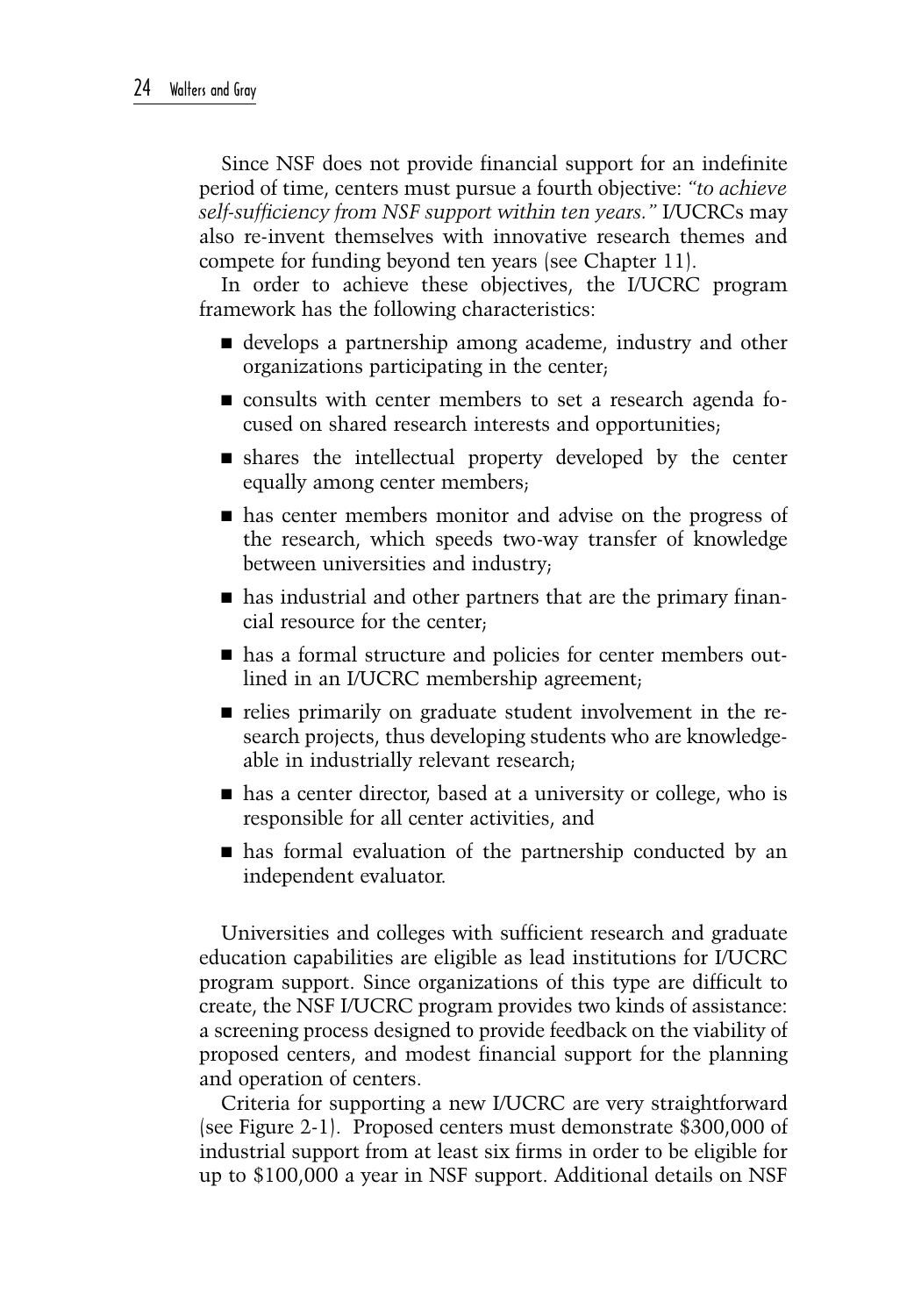

funding guidelines and options are described in the "NSF I/UCRC Program Announcement" and at the NSF website: *http://www. eng.nsf.gov/eec/i-ucrc.htm*

### **A Program Metaphor—Developing a Small Business**

Establishing an I/UCRC is like starting a small business (Lauer, 1994). The prospective Center Director must be an entrepreneur with vision and ambition to realize a thriving academic team of investigators who produce high-quality research ideas, new knowledge, and graduates. Research results are disseminated to a diverse market of industry, federal, and state government agencies.

Consistent with this metaphor, the process involved in developing a new I/UCRC is similar to developing and refining a business plan, and submitting a concept paper and planning and operations proposals to a government agency are similar to seeking seed and venture capital for a new start-up.

In the case of the NSF I/UCRC program, the business venture represented by an I/UCRC is like a unique franchise. The NSF application process is designed to screen potential franchisees for qualifications and strengths critical for long-term technical and educational success. Successful applicants receive start-up funding; a proven model for center development, structure, operation, management, and evaluation; and a valuable NSF seal of approval in the form of a peer-reviewed NSF award.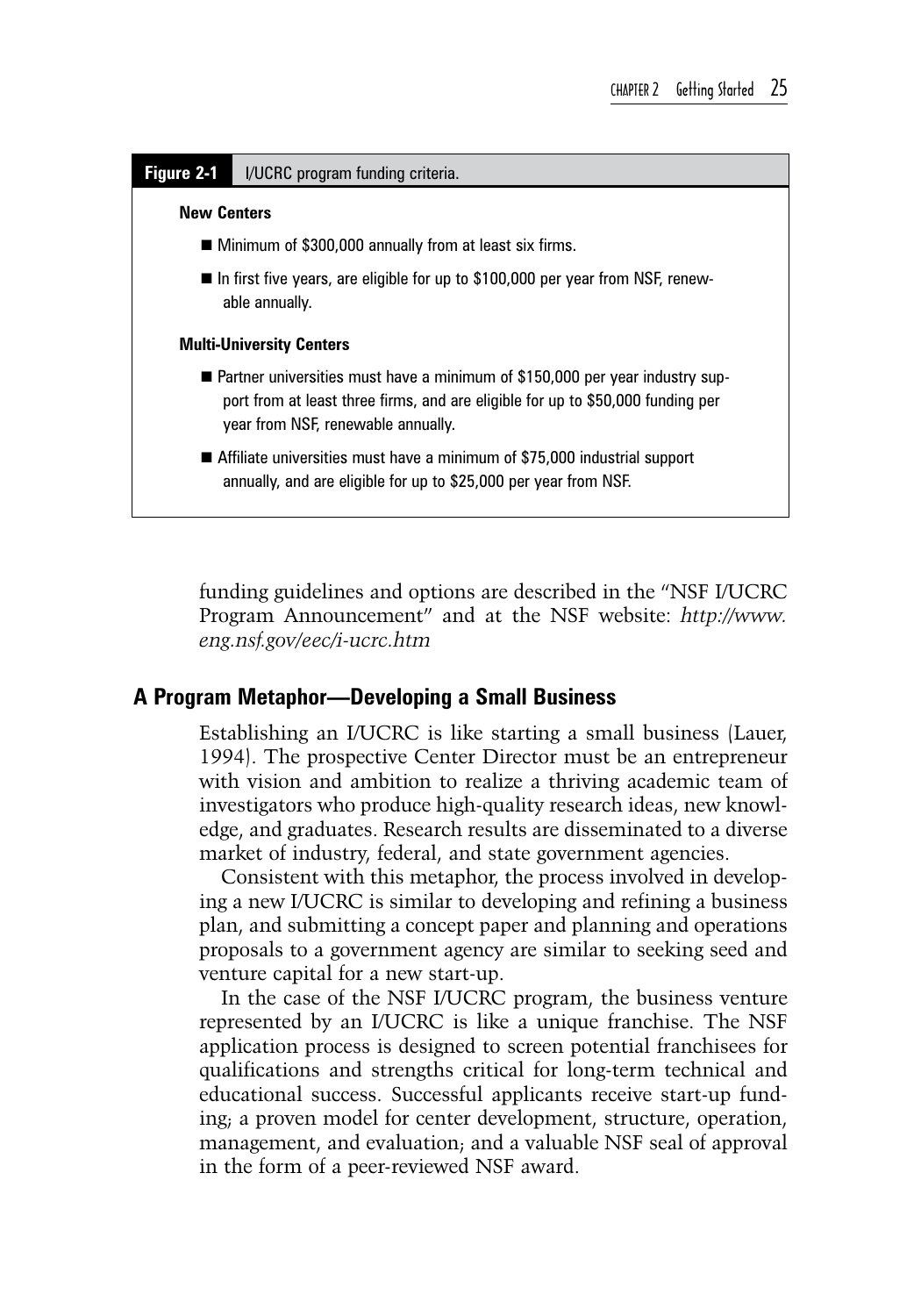The I/UCRC application process screens potential cooperative research franchisees for a variety of qualities (see Figure 2-2).

### **Local Capabilities**

Successful centers require junior and senior faculty researchers who **understand the I/UCRC model** and demonstrate capabilities which coincide with industrial needs. Since industry values **multidisciplinary work**, faculty should represent a variety of relevant disciplines.

 Center **leadership** should reflect entrepreneurship, technical vision, commitment to boundary spanning, commitment to team work, administrative capability, and self-knowledge (see Chapter 10).

Successful centers are usually built on a pre-existing **network of industrial contacts**. This is essential for recruiting industrial members and for targeting research in an area of strong industrial needs. Healthy revenue from consulting and industrial collaborative research in a sponsoring department demonstrates the university's and the department's ability to address industry research needs.

### **Favorable Environment**

Centers must address a research **need** of industry. An industryrelevant research program is a prerequisite because industry's financial support is mandatory. Though most firms involved in

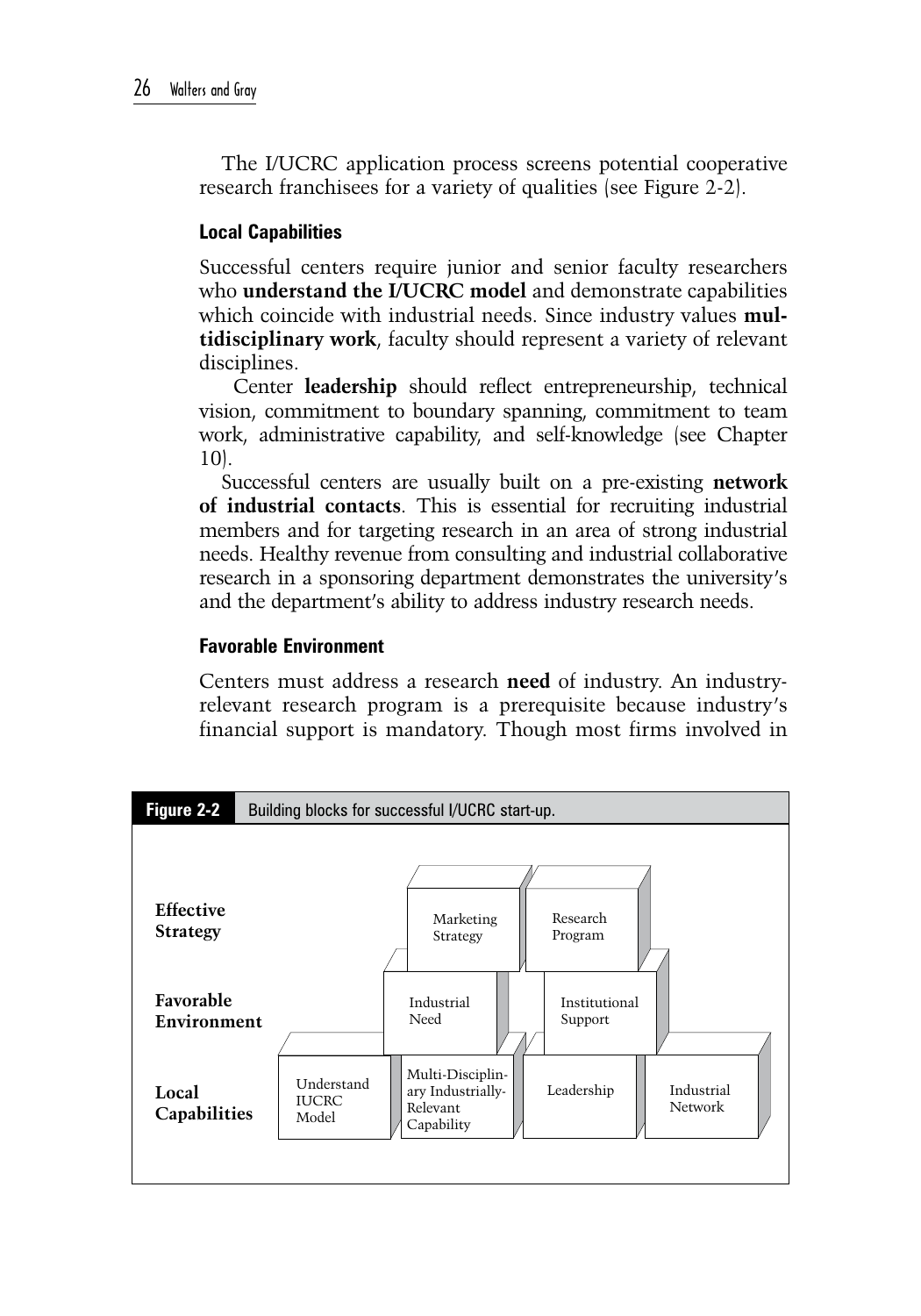I/UCRCs perform and support a great deal of R&D, firms which are not R&D intensive may also be candidates for recruitment. The important point is that centers must be able to identify industry members who will recognize the value of their proposed research agenda and who can apply the center's research outputs.

Strong **institutional support** from academic administrators, the university president, deans, and department chairs is vital in attracting cross-disciplinary research teams of quality faculty members and students. Issues of tenure, funding allocation, overhead reimbursement or waiver, space assignment, access to equipment, and course development and credit may hamper an I/UCRC if key administrators are not supportive.

#### **Effective Strategy**

While a pre-existing industrial network is essential when a center is getting started, few if any centers have sustained themselves on one. Center leadership must reach outside and develop an I/UCRC **marketing plan** that continues throughout the life of the center. Strategic alliances between industry and university are not permanent and need constant renewal and upgrading. Marketing is a center way of life. While the Center Director shoulders most of these responsibilities, faculty and industrial members should also be involved in recruiting new members.

An I/UCRC proposal must match a university's research strengths to an industry's research needs and funding capability. Sharpening this focus is a major activity throughout the NSF three-phased process. This process does not end when a new center is established. Ongoing development of a **relevant research agenda** is critical to a center's continued success and is discussed in detail in Chapter 5.

Venture capitalists look for certain qualities before investing in a new enterprise. The I/UCRC screening process does the same thing. All of these qualities are not expected to be in place at once, but are developed throughout the evolution of the center from idea to operation. This chapter provides guidance on this developmental process and describes early warning signs of problems, or dimensions one must strengthen (e.g., research agenda).

### **Exploratory Stage: Do You Have What It Takes?**

Creation of a cooperative center does not begin with writing a proposal. In fact it begins by deciding *whether* a proposal should be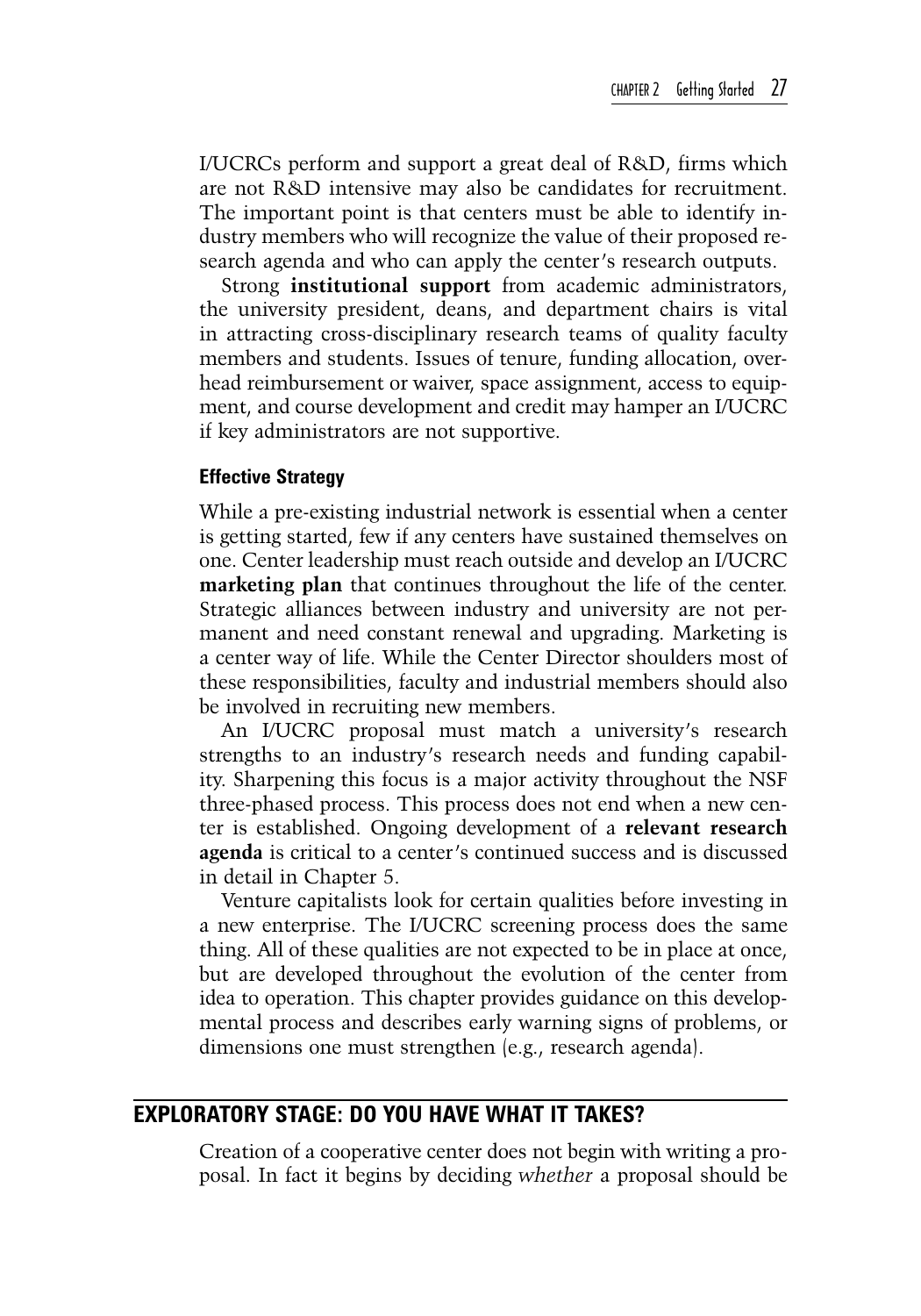written at all! Often the enthusiasm among faculty for creating a center may be out of touch with the actual probability of success. As a consequence, we recommend that the process of developing a center begin with an exploratory stage. A thorough self-assessment and informal external assessment may be reflected in a concept paper.

### **Beginning Self Assessment**

### **Do Your Homework**

First, carefully review the relevant funding announcements. At this stage, it is also recommended to identify by name a number of potential member firms in a given industry and their characteristics. The next step is to review Chapters 1 through 5 in this handbook.

### **Do a Feasibility Scan**

It is more effective to involve at least one or two other faculty and close industrial supporters in this task. Conduct a day-long miniretreat to brief the group on the I/UCRC model and requirements. Every participant is asked to answer the following questions prior to the retreat:

- Do available faculty have the multidisciplinary technical capability that is relevant to industrial need in the prospective research area, research themes and specific projects?
- Is the center leadership strong (especially the director) in terms of technical, administrative, and entrepreneurial skills and commitment?
- Does the leadership have much experience and a network of contacts in the relevant industry?
- Will the research focus be in an area in which there is a critical mass of firms which need it?
- Will university administrators support a cross-disciplinary research center?
- $\blacksquare$  Is the necessary supporting university infrastructure of labs, equipment, instrumentation, students in place?

Through candid discussion and straw votes during the retreat participants examine several key questions: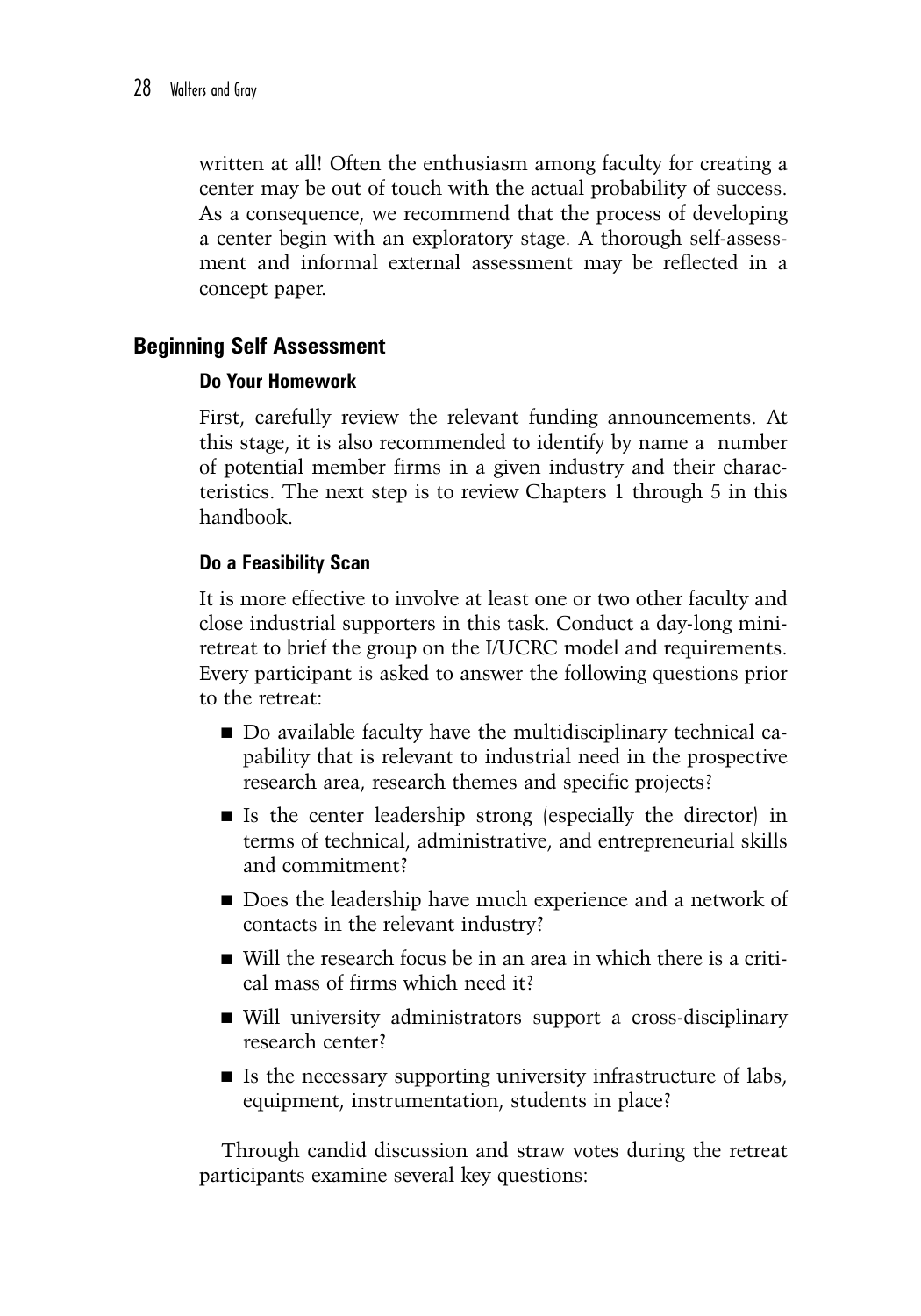- *Scientific and organizational <i>strengths* of the university and *the likely team members*? For example, what is their experience with companies? In what research areas does the institution have national acclaim? Does the administration have a mission to promote university-industry relations?
- *Scientific and organizational weaknesses of the university and the likely team members?* For example, are there administrative practices that inhibit faculty from participating in cooperative research with industry? Are there research competencies missing at the institution? Are there personality conflicts?
- *Opportunities in the external environment relevant to the proposed center?* For example, what are the acute technology needs of key industries that fit the scientific capacities of the university? Has a foundation recently established an endowed chair in the research area? Have new government regulations imposed on the target industries accelerated the need for research?
- *The threats in the external environment relevant to the proposed center?* For example, is there a competing center established at another university? Has the state legislature recently passed a faculty conflict-of-interest law which makes it difficult to work with industry?

Results of these discussions will decide: (1) do not go any further; (2) wait until certain internal weaknesses or external threats are resolved; or (3) yes, full speed ahead. A memorandum or similar document detailing the decision is useful. The same problems tend to turn up later.

### **Concept Paper**

#### **Preparation**

When the decision is to go forward, the next step is a concept paper which should be submitted to the NSF-I/UCRC program office (see Figure 2-3) or other government agency. Since NSF's suggested outline for this is described in considerable detail in the NSF I/UCRC Program Announcement, we emphasize the process of developing a successful proposal rather than the content.

Most of the information collected during the self-assessment process will be useful for the concept paper, but there is need for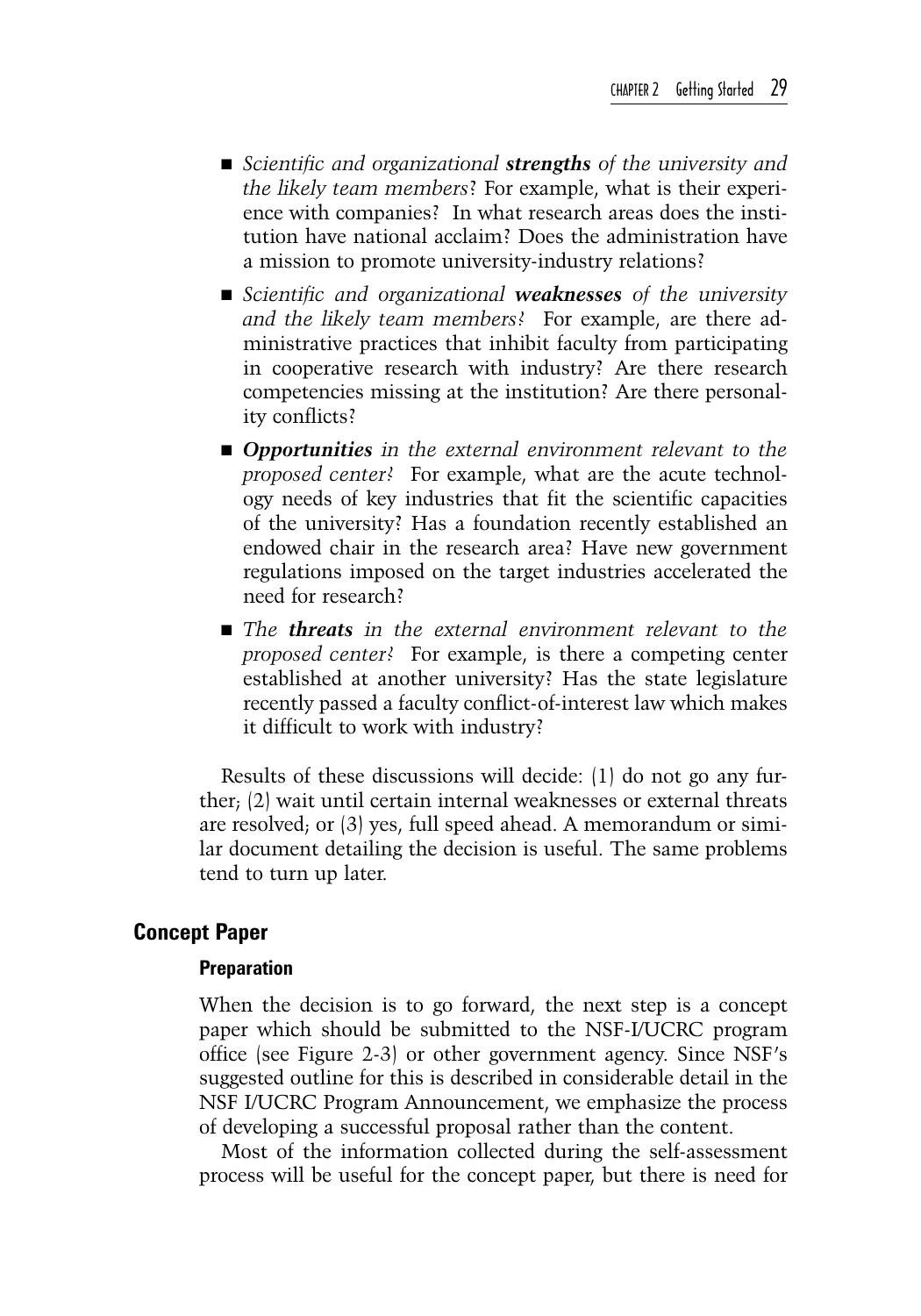| Figure 2-3 | Concept paper outline.                                                                                                                                          |
|------------|-----------------------------------------------------------------------------------------------------------------------------------------------------------------|
|            | <i>Proposed Center:</i> Description of the research focus;                                                                                                      |
|            | <i>Industrial Need:</i> Description of the industry and its research needs;                                                                                     |
|            | University Capabilities: Summary of the university's capability to address<br>those research needs, including center leadership and university commit-<br>ment; |
|            | <i>Financial Potential:</i> Brief analysis of anticipated industry, university, state,<br>or other funding commitments;                                         |
|            | Proposed Model: Summary of center structure, policies, management<br>research focus, and planned budget;                                                        |
|            | <i>Endorsements:</i> At least five potential industry supporters.                                                                                               |

more formal data collection. For instance, an objective catalogue of university research resources, faculty, students, and facilities matched to industrial needs would be extremely helpful. It is necessary to contact key researchers to ascertain their interest. This includes faculty researchers as well as industry colleagues who may become corporate members. It is important to list the grants, contracts and consulting experience of the center research team. This indicates the potential for the center to become selfsustaining.

University administration support, especially from relevant department chairs and deans, is essential. Similar cross-disciplinary, industry-oriented research support is the most concrete indication. Consultation with these individuals is advisable. In particular, the office of the president of the university should be consulted. It is this office that reviews patent policy, center structure, and overheads, and gives permission to plan new centers.

#### **Feedback**

It is important to remember that a concept paper is *not* a formal proposal. It is an *informal* way to gauge potential for the center before you make a huge investment in planning, recruiting, and proposal writing. Concept papers should be limited to 4 to 8 pages, no more. NSF staff will review and comment on the concept paper within two months.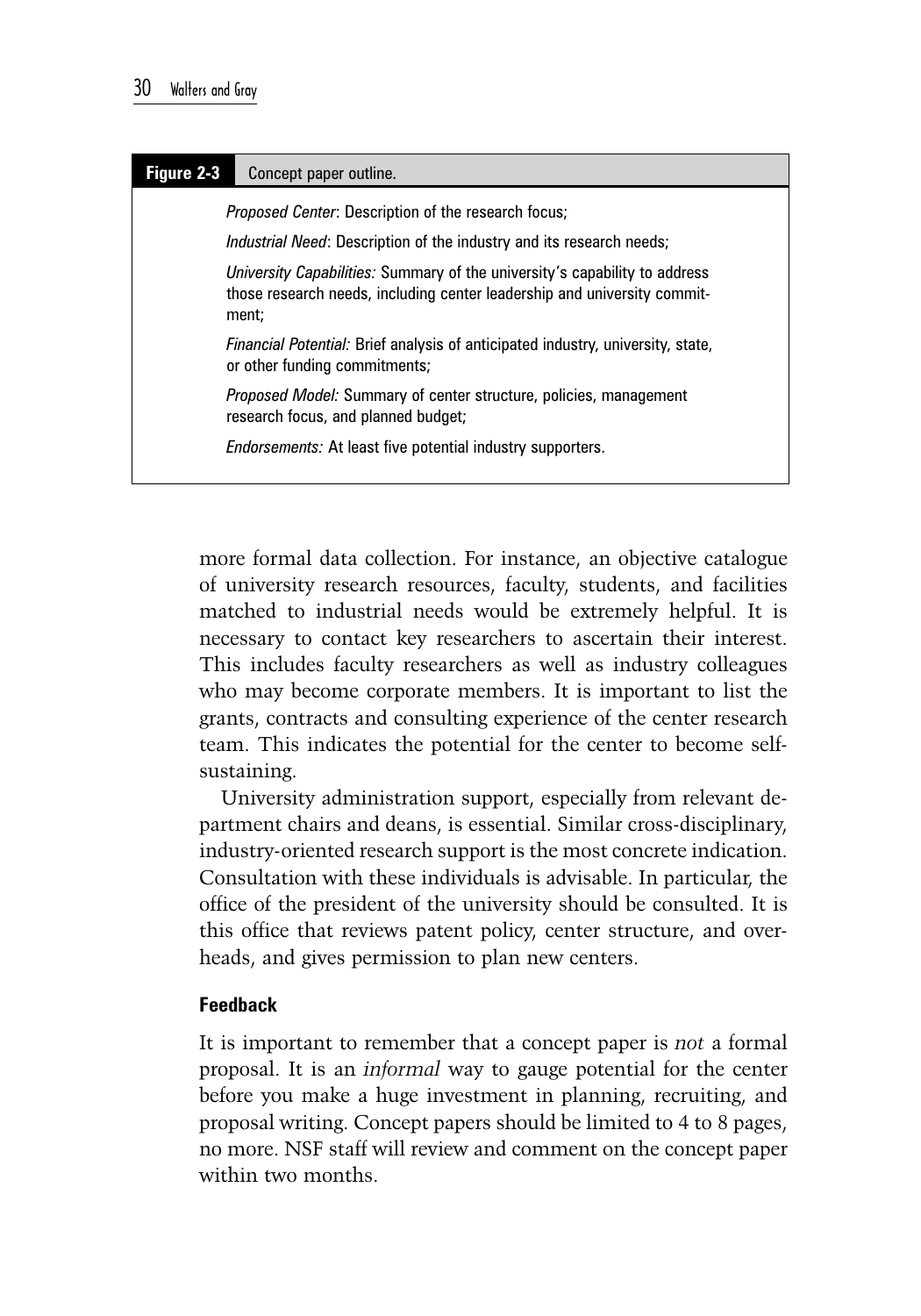After the concept paper has been endorsed and the potential center can respond favorably to comments, the decision to proceed can be made by the proposer.

### **Pre-Planning Stage: Developing a Preliminary Business Plan**

Consistent with our franchise metaphor, to make a proposed center a reality it is necessary to develop a business plan, operating proposal, or a prospectus, including a marketing plan for prospective members. Since this process can be time consuming and costly, NSF provides seed funding in a (up to \$10,000) preplanning grant/meeting award.

Pre-planning proposals address in greater detail the same concept paper issues: local capabilities, model understanding, multidisciplinary industry-relevant capabilities, leadership, local network, environment, industrial need, and institutional support. In addition, a coherent research agenda and proposed marketing strategy should be articulated.

#### **Who's Involved in Developing a Pre-Planning Grant/Meeting Proposal**

As in the concept paper, it is advisable for the potential Center Director to draw together a small team of faculty who share the vision of the center. Collaboration is one of the hallmarks of a cooperative research center and this team will put the pre-planning proposal together and later, if approved, implement it. The team may include a representative from the university research office or an associate dean for research. Then add three or four industrial allies with whom the core group have had long professional relationships and who are supportive of the effort.

University support is needed in regard to patent policy, delays in publication, center structure, membership fees, and cost sharing. These must be documented in the pre-planning proposal. Someone should be added to the team to address these issues with appropriate university officials. Industrial allies serve as team members and a sounding board during these critical pre-planning and implementation phases.

Center Directors should be able to remind influencers and collaborators of the significance of basic, pre-competitive research merit and the ability of I/UCRCs to deliver such research. Close to half of all the productivity gains may be the result of innovation —the application by managers/innovators of knowledge generated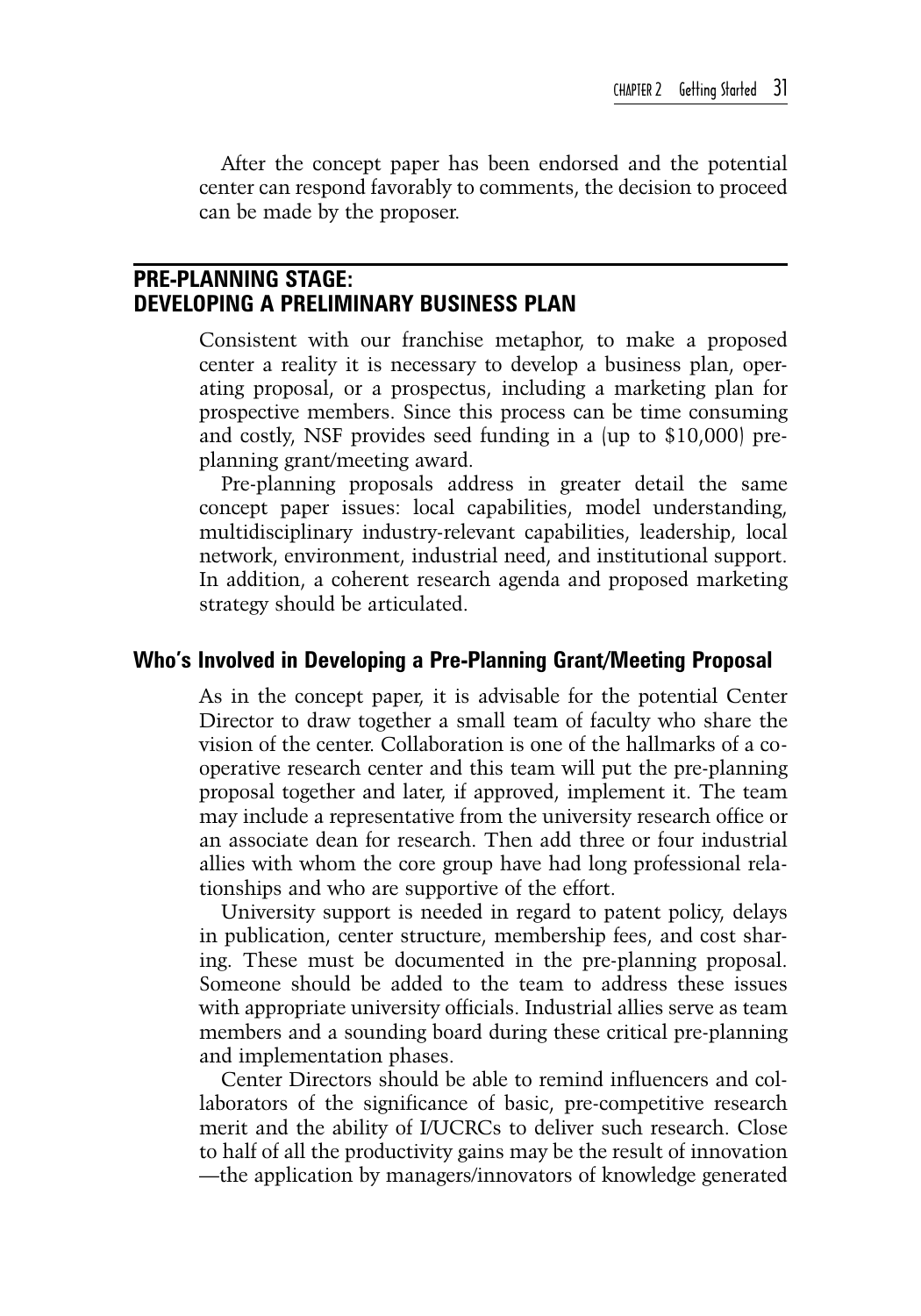by talented scientists and engineers. This leads to higher standards of living and global pre-eminence. I/UCRC leveraging is 10 to 15 times and R&D dollar multipliers of 1.5 to 7 are the profile of the I/UCRC centers. (Barker, 1991; Clinton and Gore, 1994; Crawford, 1994; Illman, 1994; Walters, 1987.) This documentation helps position basic research and its linkage to productivity alongside of such other issues as monetary and fiscal policy, inflation, employment, and balancing the budget. I/UCRCs are part of the solution to maintaining and enhancing U.S. vitality.

Chapter 6 details a number of strategies for soliciting team input. The Center Director may flesh out a draft of the proposal and ask team members to critique it; team members can be convened as a group to brainstorm; individuals can be given responsibility for authoring specific sections which are then passed around for comment, revision and integration; or some combination of these approaches. Obviously, the more interaction and participation one solicits, the better.

#### **Preparing the Pre-Planning Proposal**

Figure 2-4 summarizes the format for preparing a proposal. A formal analysis of industrial needs and capabilities should be provided, including national, regional, or local statistics on the size and importance of the target industry, literature or expert opinion on needs or gaps in that industry's research, or on emerging scientific or technological trends, etc. A general description of the center's proposed research program research areas, thrusts, topics, and projects should also be provided.

Proposals also address how the I/UCRC organizational model may need to be customized to meet particular university circumstances. For centers which involve a number of departments and other colleges or even other universities, it may be desirable to consider the addition of a new layer of management to supervise activities in their respective discipline or respective school.

In addition to NSF funding and the industrial membership fees, state sources, federal agencies, and special program grants which might be included in center funding should be identified. Centers which show funding leverage along with world-class research have a greater probability of attracting industrial firms and obtaining NSF and other government approval.

The plan for developing an industrial-relevant research program and marketing the center to industrial sponsors should be spelled out in a time line or other scheduling device. These are the objec-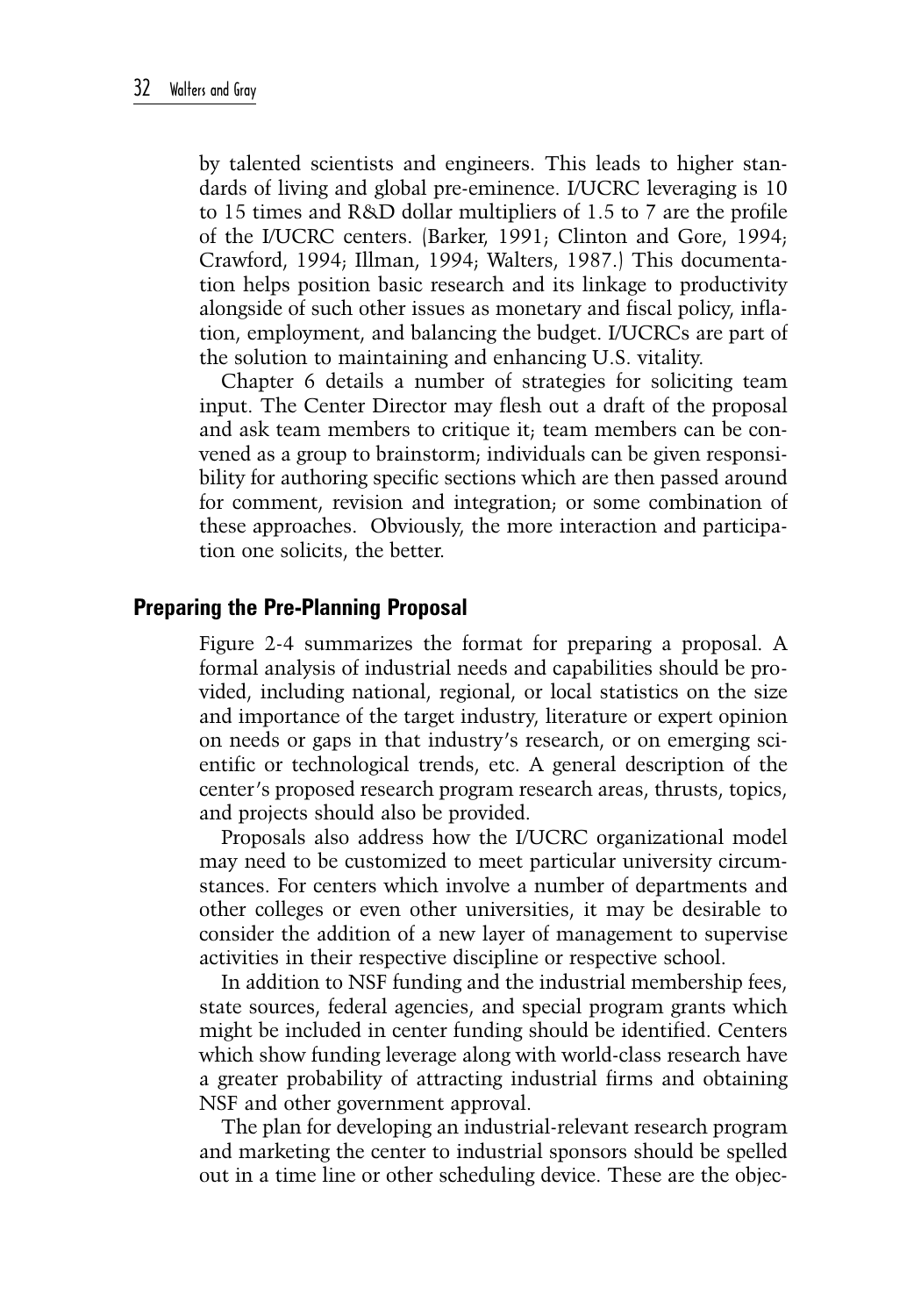#### **Figure 2-4** Preparing the pre-planning proposal.

#### **Introduction**

- Analysis of the industry on which the proposed center plans to focus, its importance to the nation's economic health and its research interests and needs, especially in those areas of research that could be considered appropriate for a university.
- Description of the center research focus.
- University capabilities to address the industrial research interests and needs noted above, including faculty and infrastructure.

#### **Model of the Envisioned Center**

- **Proposed center structure, organization, policies, and operational procedures.**
- **Management and staffing plan.**
- One- or two-page description of each anticipated research project including a discussion of its industrial relevance and appropriateness for the center.
- Budget and sources of funding, noting potential for obtaining a minimum of \$300,000 from industry in each year of operation.
- Evaluation plan.

#### **Project Description**

- Detail how the pre-planning research objectives will be achieved.
- Outline for a meeting which will determine the research agenda and its viability with possible industrial sponsors.
- Roles the proposed Center Director and other researchers will have in performing this pre-planning study.
- Managerial experience of the proposed Center Director.

#### **Budget**

- Complete Form 1030 found in NSF Publication 95-27 for travel, an industry preplanning meeting, publications and faculty time.
- Note any other sources of funds to be used in this study.

#### **Industry Endorsements**

■ Letters from at least 5 potential participant companies noting the center's concept and proposed research agenda and that the firm would consider joining if the center were formed.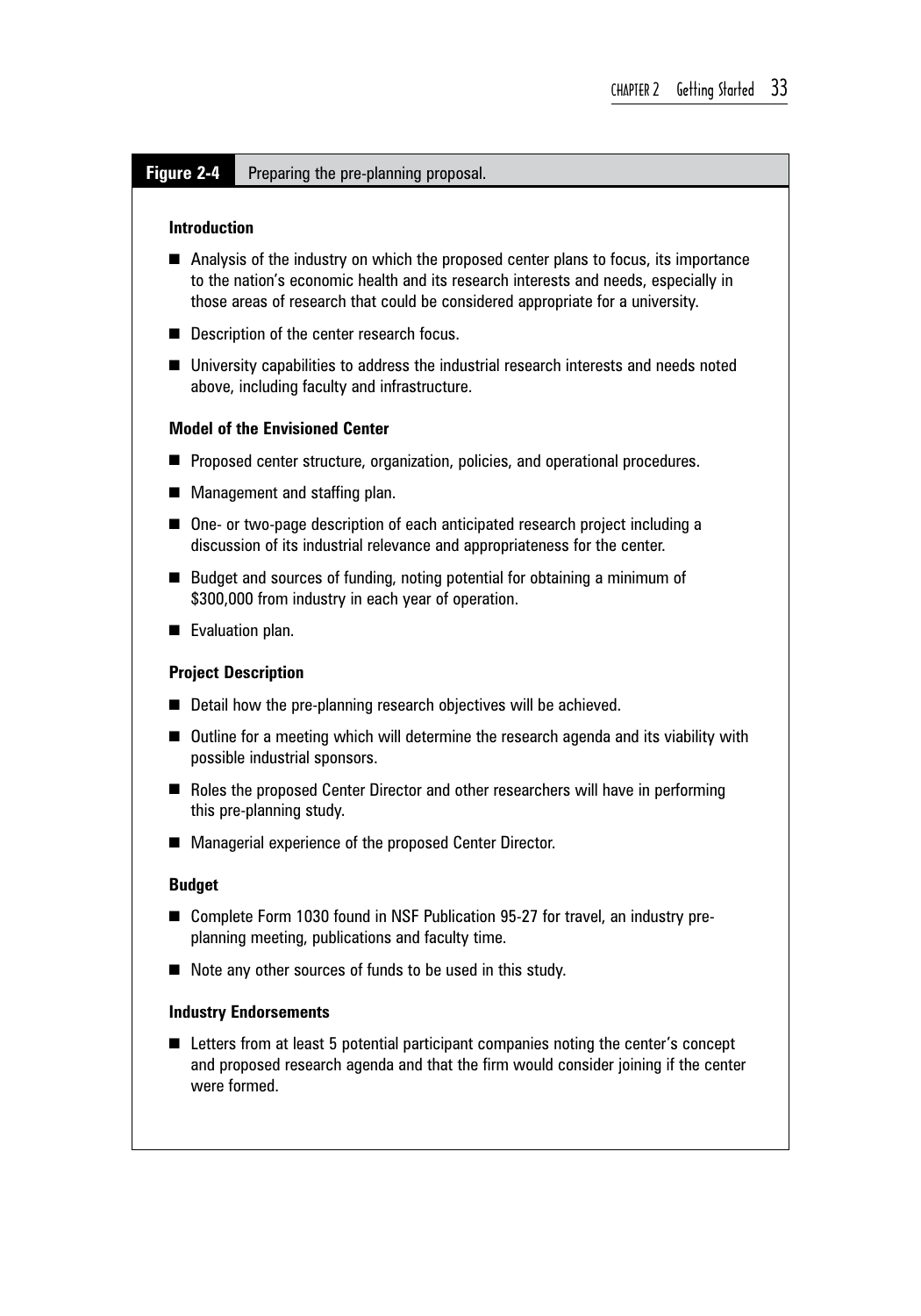tives of the pre-planning grant/meeting, and the most important elements of the proposal.

The budget should be specified for travel, expenses of preplanning meetings, faculty time evaluation, and reference other sources of funds which might be used in the pre-planning study; not infrequently, some industrial funding may be available along with funding and support from the university itself<sup>2</sup>.

Letters of interest from potential industrial participants should be included. They should endorse the proposed center's concept, policies and the proposed research agenda and indicate that the center's research has the potential to have a positive impact on the industry. They should state that the company is interested in becoming a center member. These letters should be signed by someone within the company who has the responsibility and authority to authorize later the flow of funds to the center.

### **Review Criteria**

While the venture capitalist evaluates proposals based on their probability of producing a financial return, NSF and other government agencies will invest in those proposals which appear to have the highest probability of becoming technically and educationally successful and financially stable (see Figure 2-5).

| <b>Figure 2-5</b><br>NSF I/UCRC pre-planning grant/meeting criteria.                                              |                                                                                                                 |
|-------------------------------------------------------------------------------------------------------------------|-----------------------------------------------------------------------------------------------------------------|
| Center is consistent with characteristics<br>and operations of an I/UCRC.                                         | ■ Center has potential for sufficient indus-<br>trial and other financial commitments.                          |
| ■ There is enough potential university sup-<br>port, faculty and facilities involved to<br>build a viable center. | ■ The center proposes to develop a re-<br>search program that does not duplicate<br>that of an existing I/UCRC. |
| Research interests focus on an industry<br>that is in a position to support the center.                           |                                                                                                                 |

2NSF budget forms are posted on the NSF website at www.nsf.gov/bfa/cpo/forms.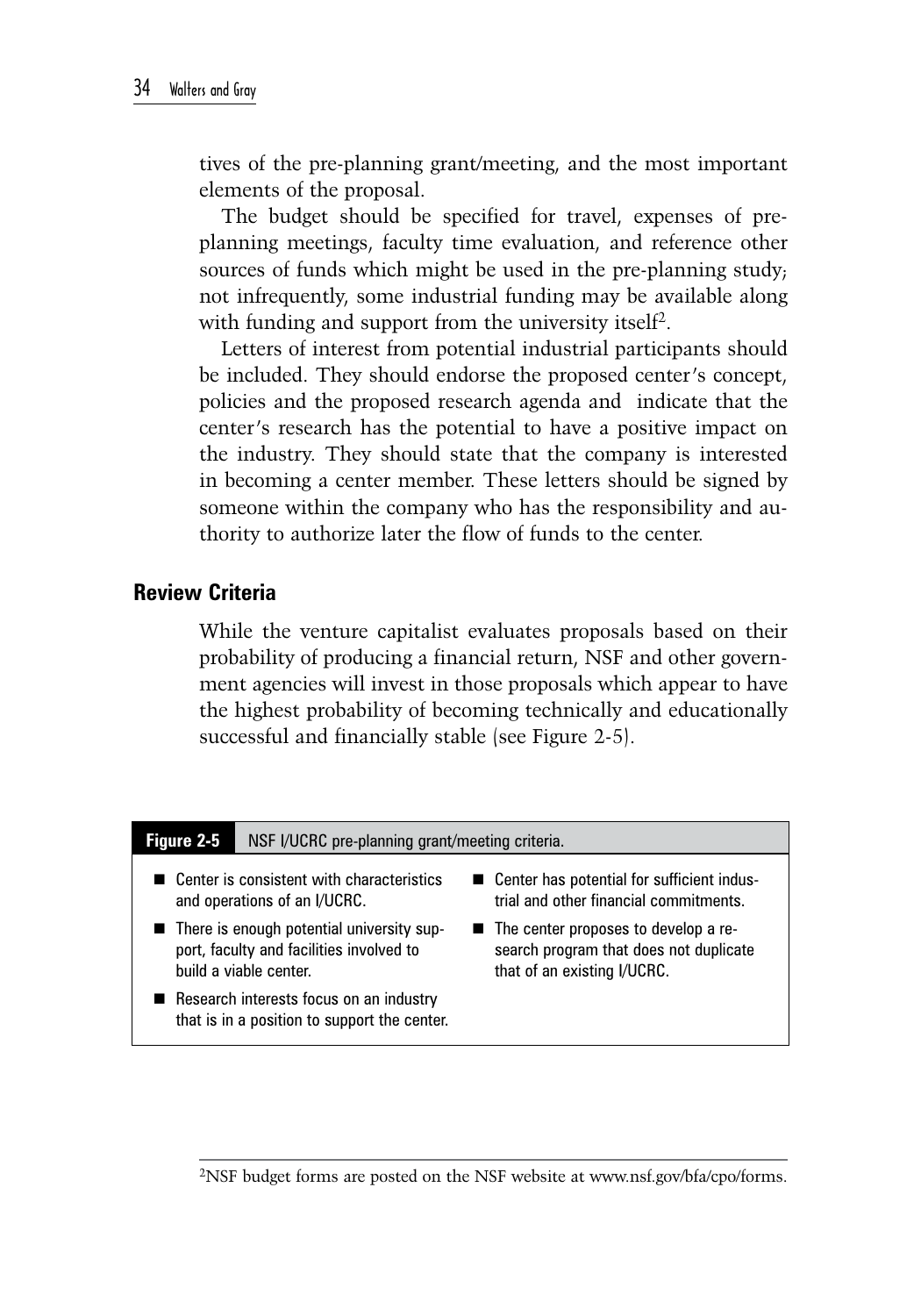### **Planning Stage: Refining and Implementing the Business and Marketing Plan**

The final stage focuses on the refinement and implementation of the pre-planning proposal. In the NSF program, the goal is to attract members totaling \$300,000 or more in annual support. This process usually reaches closure during a two-day recruiting meeting attended by potential industrial sponsors.

### **Getting Ready: Developing Materials**

It is advisable to prepare a brochure/prospectus describing the proposed center venture, policies, research, projects, proposed budgets, and faculty. Most of this information is obtained in the pre-planning proposal.

### **Preliminary Marketing**

It is at this stage that the Center Director tries to identify potential members from the wider industrial environment in the chosen area of research (see Figure 2-6). It is wise to use the center's industry members to initiate such contacts. The entire industrial network of the prospective director and other core faculty should be contacted. The Center Director and core faculty must be prepared to make cold calls, individually or in groups. Contacts may

| Figure 2-6 | Targeting industry prospects.                                                                                                                                                                                                                                                                                                                                                                               |
|------------|-------------------------------------------------------------------------------------------------------------------------------------------------------------------------------------------------------------------------------------------------------------------------------------------------------------------------------------------------------------------------------------------------------------|
|            | <b>Allies:</b> Identify and get feedback from a small group of firms or individuals<br>that you consider your allies. This group is contacted for advice early<br>and often. They must commit to the creation of the center and become<br>its advocates.                                                                                                                                                    |
|            | <b>Top Prospects:</b> Identify twenty highest-quality firms that you think should<br>join the center, based on strong technical or industrial convergence with<br>center, proximity, or personal network. Have extensive one-on-one phone<br>calls or visits with this group during the pre-planning stage about the<br>research program. Identify likely allies or decision-makers to optimize<br>outcome. |
|            | <b>Relevant Prospects:</b> Identify firms that might join based on technical over-<br>lap. Communicate with this group via letters or announcements, providing<br>them opportunity to become top prospects.                                                                                                                                                                                                 |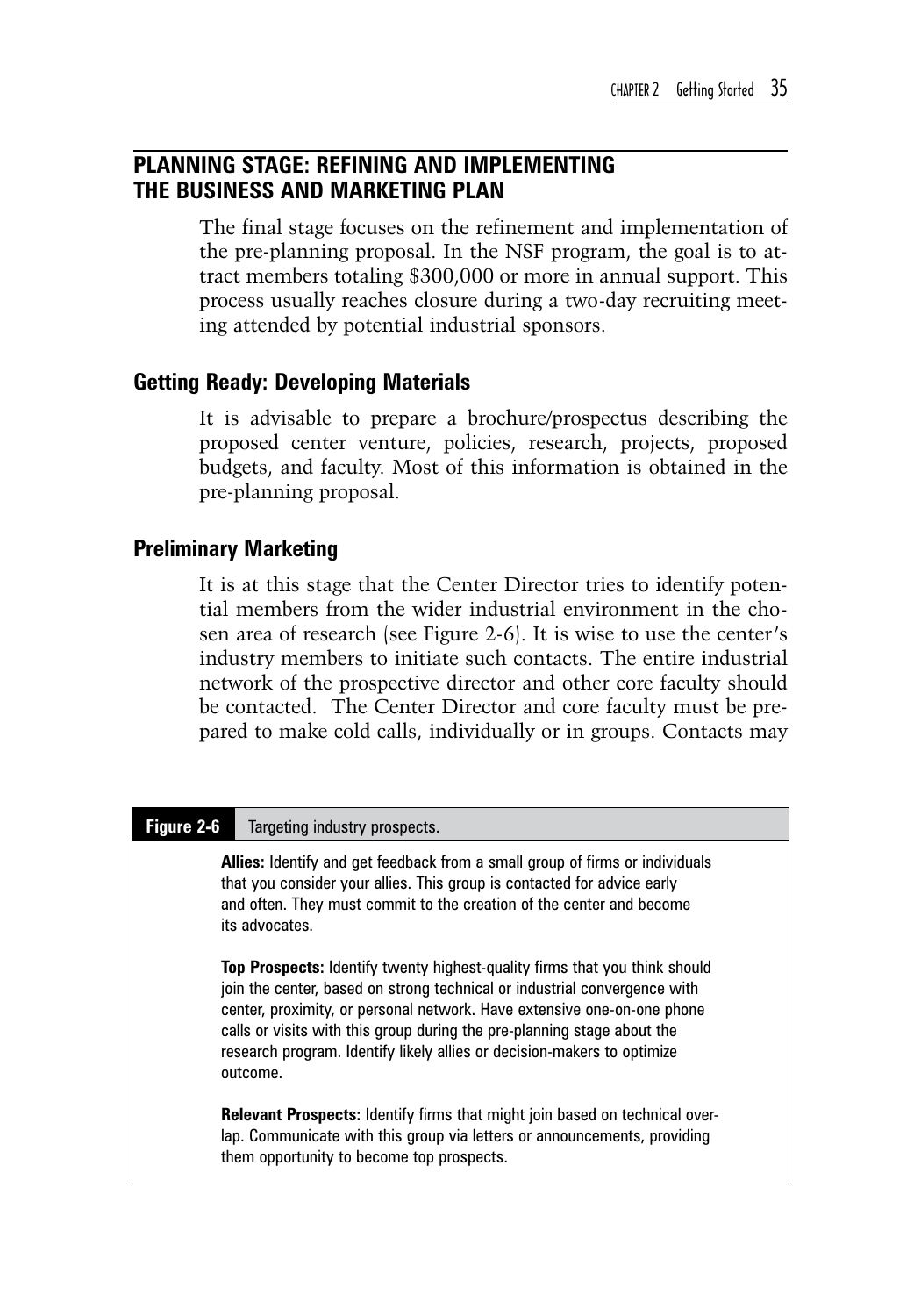involve visits to the university or company to detail the research mission, the operations, and the potential benefits of participation. Center Directors must devote considerable effort to preparing solid, professional presentations for they are a continuous aspect of center life.

Presentations should inform the prospective member about the proposed center, solicit input on the proposed research program, convince the prospect to attend an already-scheduled pre-planning conference, and ultimately get a commitment to join the center.

### **The Pre-planning and Recruiting Meetings**

An organizational pre-planning conference or series of such meetings should be the capstone of the pre-planning process and a bridge to the operations proposal. Shumacher (1992) has provided a checklist for organizing such a meeting (see Appendix 2-1). These conferences provide an opportunity to draw together faculty, students, and potential industrial members in one room to focus on the establishment of a center, agreement on research thrusts and specific research proposals, obtain letters of commitment from each industrial company; and so on.

Figure 2-7 shows a typical agenda for such a meeting. Pre-planning meetings may be opened by the president of the university who welcomes the industrial participants. A representative of the NSF, or other government agency describes the program and what can be expected in the way of support. The meeting is chaired by the potential Center Director. One purpose of the meeting is to convey a vision of the center, its organizational structure, its policies, and its proposed research agenda. Another purpose is to confirm that there is a need for the specific research projects being proposed by faculty members. Every effort should be made to be sensitive and responsive to industry suggestions for changes in research mission, thrusts, and individual projects.

Every effort must be made during and following this meeting to obtain formal letters of intent committing the industrial participants to recommending to appropriate authorities in their company the budgeting of the membership fee and the conditions upon which those funds would be released for center use. These letters accompany the center operations proposal or requests for funding from any other funding agency.

The entire meeting should be structured to elicit fullest participation of industry, and include opportunities for informal social interactions between faculty and industrial members. Feedback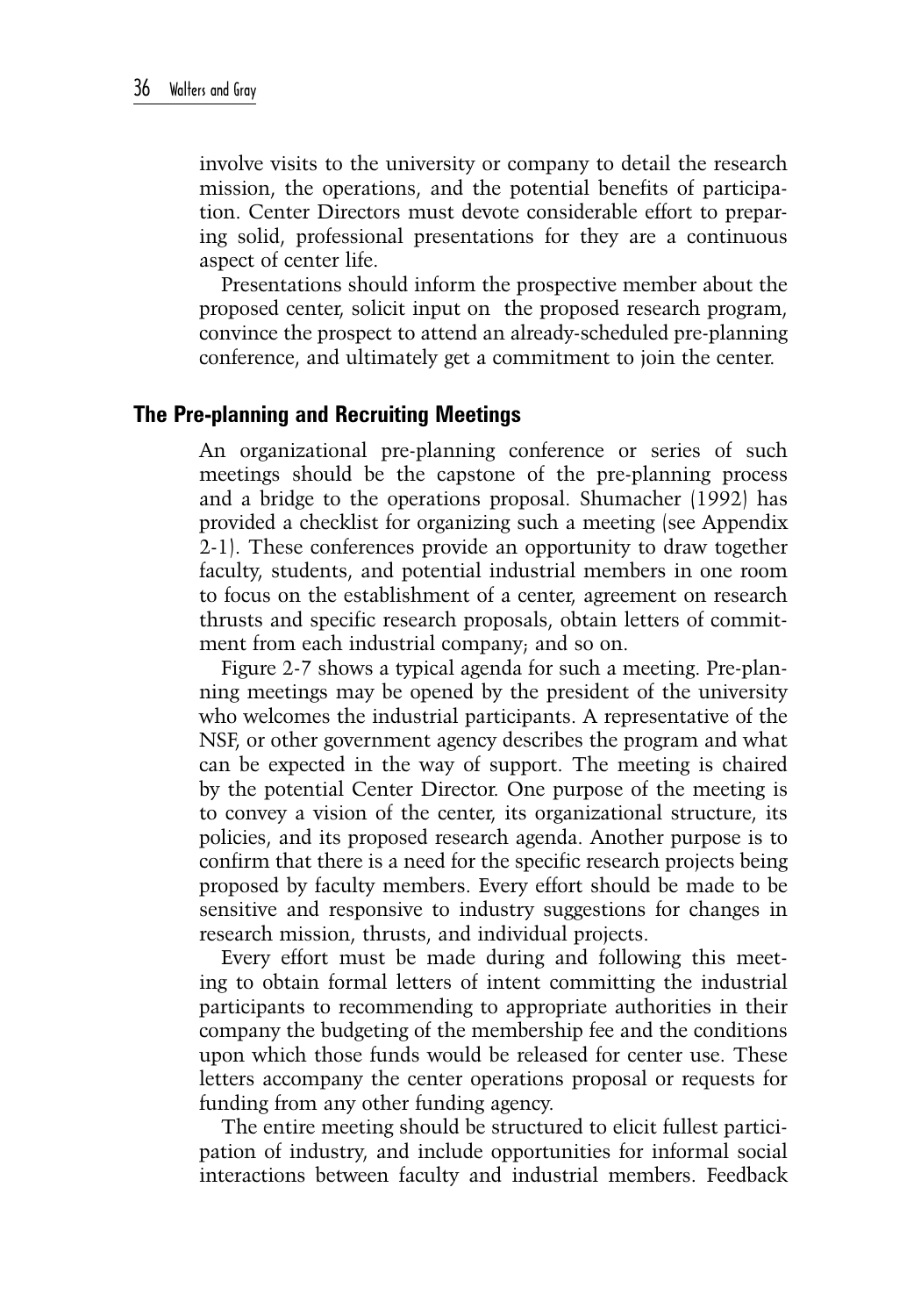| Figure 2-7<br>Typical agenda for a pre-planning conference. |                                                                                                                                                                                                                                                                      |  |  |
|-------------------------------------------------------------|----------------------------------------------------------------------------------------------------------------------------------------------------------------------------------------------------------------------------------------------------------------------|--|--|
|                                                             | <b>Center for</b>                                                                                                                                                                                                                                                    |  |  |
| <b>Sunday-Month, Day</b>                                    |                                                                                                                                                                                                                                                                      |  |  |
| $6:00 - 7:30$ p.m.                                          | <b>Meeting Registration</b>                                                                                                                                                                                                                                          |  |  |
| 7:30-9:30 p.m.                                              | Informal Cocktail Reception and Discussion                                                                                                                                                                                                                           |  |  |
| <b>Monday-Month, Day</b>                                    |                                                                                                                                                                                                                                                                      |  |  |
| $7:00 - 8:30$ a.m.                                          | <b>Breakfast</b>                                                                                                                                                                                                                                                     |  |  |
| $8:45 - 9:00$ a.m.                                          | Welcome-President of the University                                                                                                                                                                                                                                  |  |  |
|                                                             | Introduction to the University                                                                                                                                                                                                                                       |  |  |
| $9:00 - 9:10$ a.m.                                          | <b>Introduction of Participants</b>                                                                                                                                                                                                                                  |  |  |
| $9:10 - 9:30$ a.m.                                          | Introduction to Department(s) in which center will be based.                                                                                                                                                                                                         |  |  |
| $9:30 - 10:10$ a.m.                                         | Center Structure: presentation by Center Director assisted by a key industrial<br>supporter outlining the need for the proposed research of the new I/UCRC, and<br>describing the organization including major policies and procedures, cost and<br>funding options. |  |  |
| $10:10 - 10:50$ a.m.                                        | Research Program: presentation by director or faculty-perhaps double teamed,<br>a high-level overview of the proposed research of the center.                                                                                                                        |  |  |
| 10:50-11:20 a.m.                                            | Coffee Break                                                                                                                                                                                                                                                         |  |  |
| $11:20 - 11:40$ a.m.                                        | Introduction to NSF I/UCRC Program                                                                                                                                                                                                                                   |  |  |
| $11:40 - 11:55$ a.m.                                        | Presentation by the evaluator regarding evaluation procedures and feedback<br>during the meeting, what is envisioned for semi annual meetings, and the ad-<br>ministration of the NSF research instruments to gauge measures of intervening<br>center success.       |  |  |
|                                                             | 11:55-12:00 a.m. Outline of the afternoon session.                                                                                                                                                                                                                   |  |  |
|                                                             | A break for lunch with devices available for<br>industry members to make contact with their business location.                                                                                                                                                       |  |  |
| $1:00-1:45$ p.m.                                            | Research Area 1: Overview of research followed by 15 minute project<br>presentations; use proposal and LIFE forms (Appendices 2-2, 2-4).                                                                                                                             |  |  |
| $1:45 - 2:30$ p.m.                                          | Research Area 2: (repeat as above)                                                                                                                                                                                                                                   |  |  |
| $2:30 - 3:15$ p.m.                                          | Research Area 3: (repeat as above)                                                                                                                                                                                                                                   |  |  |
| $3:15 - 3:45$ p.m.                                          | Coffee Break                                                                                                                                                                                                                                                         |  |  |
| $3:45-4:15$ p.m.                                            | Breakout Sessions by Research Area (optional).                                                                                                                                                                                                                       |  |  |
|                                                             | Guided discussion and feedback on the proposed projects—use<br>Discussion Guide (Appendix 2-5).                                                                                                                                                                      |  |  |
| $4:15 - 5:00$ p.m.                                          | <b>Repeat Breakout Session</b>                                                                                                                                                                                                                                       |  |  |
| $5:00 - 5:30$ p.m.                                          | Discussion of the organization of the evening and morning session.<br>Use Organization Feedback Form (Appendix 2-7).                                                                                                                                                 |  |  |
| $6:00 - 8:00$ p.m.                                          | <b>Cocktail Hour and Dinner</b>                                                                                                                                                                                                                                      |  |  |
| 8:00 p.m                                                    | Industry-only Workshop on the Day's Topics (optional).                                                                                                                                                                                                               |  |  |
| <b>Tuesday-Month, Day</b>                                   |                                                                                                                                                                                                                                                                      |  |  |
| 7:00-8:30 a.m.                                              | <b>Breakfast</b>                                                                                                                                                                                                                                                     |  |  |
| $8:30 - 10:00$ a.m.                                         | Discussion of Project Feedback (Director)<br>Review and discussion of feedback obtained via LIFE forms and during breakout ses-<br>sions. Focus on kinds of changes and refinements for which there is a consensus.                                                  |  |  |
| 10:00-10:30 a.m.                                            | <b>Break</b>                                                                                                                                                                                                                                                         |  |  |
| $10:30 - 11:15$ a.m.                                        | Discussion of Organizational and Policy Feedback (Director). Define<br><b>Organization Feedback Forms.</b>                                                                                                                                                           |  |  |
| 11:15-12:00                                                 | Closing Remarks, Action Items.                                                                                                                                                                                                                                       |  |  |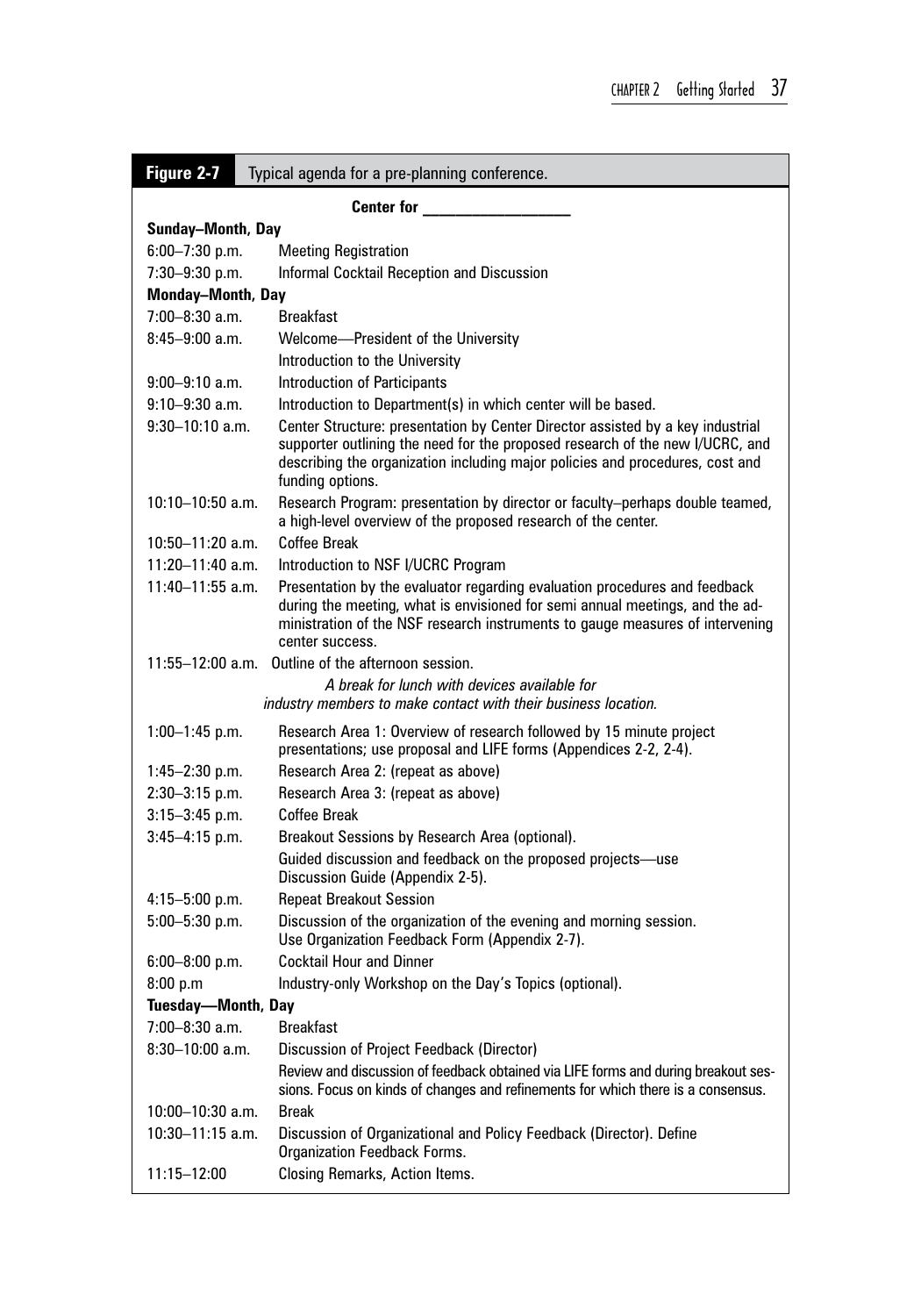obtained during the meeting will help in planning the research agenda and formulating specific research projects which meet industry's needs for the first year of the center's operation.

#### **Developing the Research Plan**

During the meeting, the research areas and projects are presented by individual faculty members. Copies of research proposals and other materials should be distributed to potential members before the meeting. Survey instruments such as the Level of Interest and Feedback Evaluation (LIFE) form are distributed which provide industrial participants with an opportunity to indicate their level of interest and to make comments regarding suggested changes (see Chapter 5 and Appendix 2-4).

Early on in this process, proposers should begin to use several I/UCRC devices, the project proposal form and the LIFE form. The project form provides a uniform basis for proposing research projects, and the LIFE form provides a uniform basis for capturing industrial feedback. (See Appendices 2-2 to 2-5 and Chapters 5, 6, and 7 for operating details.) Every effort should be made to encourage industrial participants to suggest research ideas that, if appropriate, are then transformed into research proposals either to be included in the start-up stage or added as the center evolves.

The purpose of the meeting and these procedures is: (1) to present the research proposals and have open discussion and an exchange of ideas, (2) to formalize the opinions of the potential industrial members on feedback forms, (3) to quickly tabulate and place those opinions in the hands of the Center Director and core faculty, (4) to brainstorm and have feedback sessions, (5) while the meeting is still in progress change research areas and specifics of a research proposal as needed, and (6) to obtain industrial approval.

Although the greatest interest usually is shown in the research themes and the individual projects, discussion will also touch upon policies on patents, royalties, publication of the research, and levels of funding that would be necessary to initiate a research program of the type that is being proposed and to sustain it over a number of years. Appendix 2-6 illustrates an organizational feedback form that could be used to solicit this input.

A typical pre-planning conference provides a great deal of feedback, which must be digested. Sometimes this feedback may necessitate a rethinking of the center's research program. Appendix 2-7 includes a set of questions proposers may want to address before submitting their operations proposal.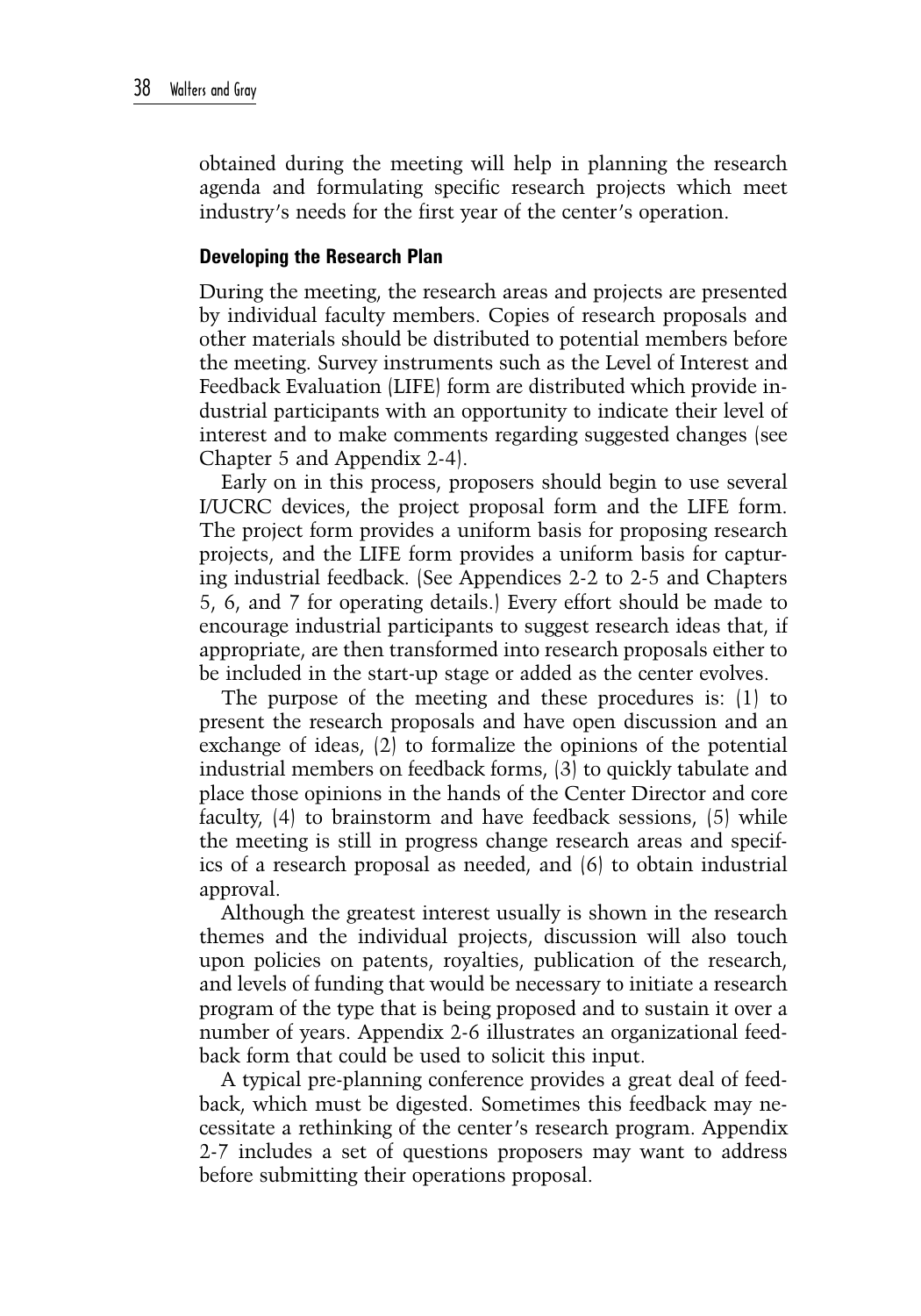#### **The Operations Proposal**

The operations proposal is an expanded version of the pre-planning proposal (see Figures 2-8 and 2-9) that demonstrates that the objectives of the pre-planning study have been achieved and that the center is ready to function. It documents the appropriateness of the research agenda and the willingness of industry to fund it through letters of commitment or cash in hand. Since the proposal

#### **Figure 2-8** Center proposal format.

#### **Introduction**

Describe need for the center and its technical focus. Describe the research, the industry, and the center expertise and resources to address this need.

#### **Center Structure and Operations**

Discuss evidence of university involvement and participation, and available facilities and infrastructure. Describe director management capability and research experience. Explain intellectual property policies (permit non-exclusive, royalty-free licenses for industrial center members and the possibility of exclusive, royalty-bearing license), publication delay policies; public law 98-620 "march in rights;" membership fee structure of the center, role of members; specific benefits of membership categories; and list the proposed evaluator and members of the university policy committee.

#### **Research Plan**

For each research project proposed for the center, describe (in no more than three pages per project): the goals, experimental plan, industrial relevance and time scale of the project, the names and capabilities of faculty involved, the involvement of students and industrial advisory personnel in planning and executing the project, if applicable, and the project budget.

#### **Financial Management of the Center**

The proposal should include financial operating plans for five succeeding years, and projected allocation of funds by source and function. A separate budget detailing all costs for the initial year should be included. Provide details on the support to the center from the participating universities. Include a proposed budget for NSF funds for each of the first five years of center operation and a five year summary budget as well. Use NSF Form 1030 from the Proposal Forms Kit, Grant Proposal Guide (NSF 95-27/28).

#### **Appendices**

Copy of the industrial agreement document, letters of financial commitment from participating companies; a full list of each individual who participates in any center activity. The list should identify institutional and departmental affiliation or discipline and should include biographical information (NSF Form 1362) on the director, faculty members, or other individuals from participating institutions who will be directly involved in the development, operation, and evaluation of the center. The publications list for these individuals is limited to the ten most relevant. Current and Pending Support (NSF Form 1239) for key academic personnel who are requesting salary support from NSF.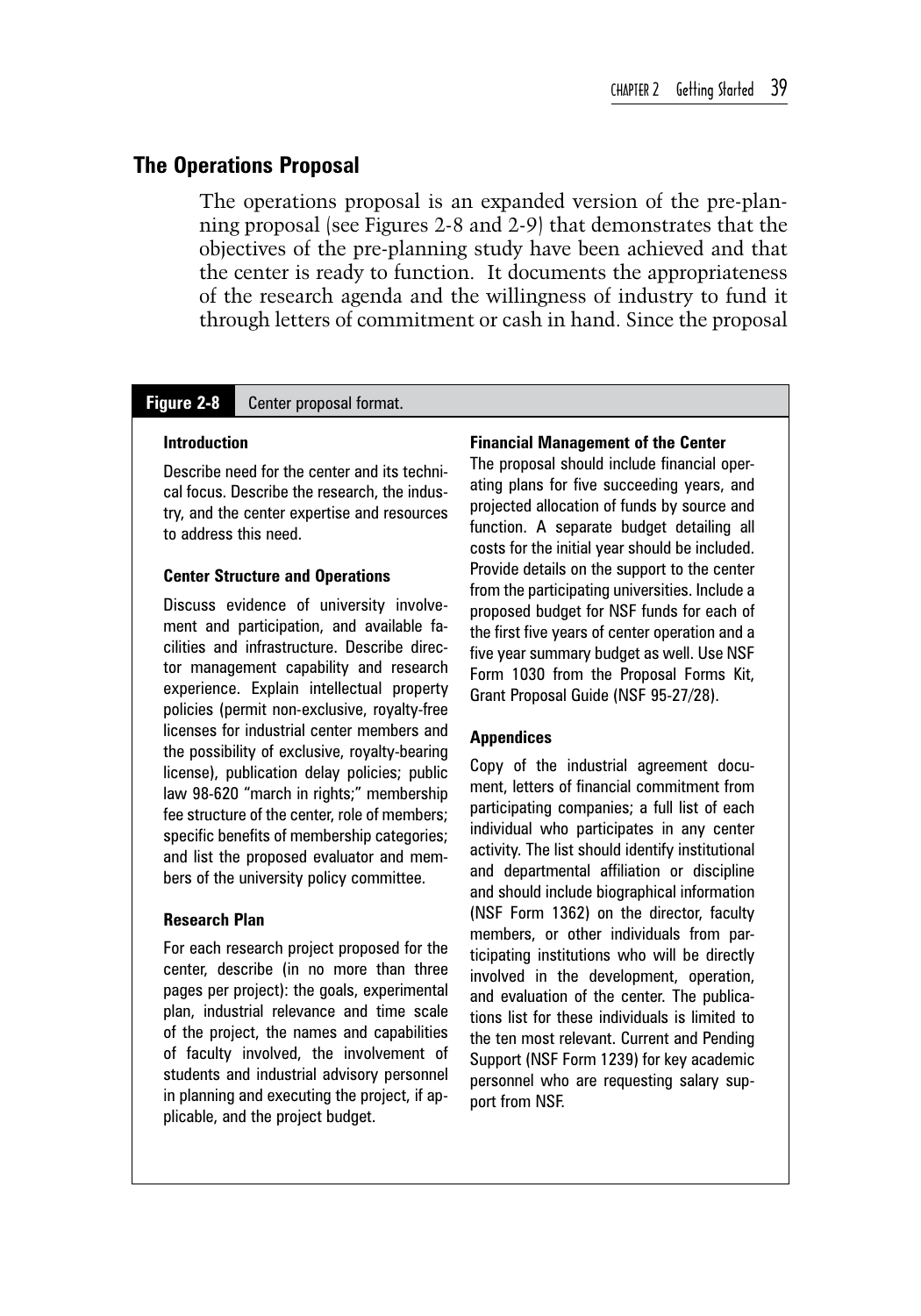#### **Figure 2-9** Evaluation criteria for operations proposal.

A proposal is evaluated according to the technical and management quality of the proposed center, the qualifications of the personnel, the level of industrial involvement and the likelihood of achieving the goals of the I/UCRC program, as follows:

- Aggregate industrial membership fee support of at least \$300,000 per year from a minimum of six firms and potential for more memberships;
- High-quality, industry-relevant research;
- Student involvement with industry and the research;
- Clear technical focus, research need, and defined research agenda;
- Strong industry and university collaboration;
- Adherence to the center structure and policies recommended by the I/UCRC Program;
- Center Director and research team capable of developing and operating a center;
- **University administration's commitment.**

is subjected to an external peer-review, it must also include summaries of the center's proposed research. The proposal should reaffirm the university administration's support. In the case of the NSF I/UCRC program, the proposal will have to address these issues.

#### **Funding**

Strong leveraging of NSF funds is a very positive point in evaluation. I/UCRC operational support from NSF is renewable each year and phased out completely at the end of five years. Renewal for a second five-year period (up to \$50,000 per year) is possible. A strategic plan for increasing membership over the term of the award is required. Anticipated funding from the state and other federal agencies should also be identified, as appropriate. The proposal must also budget salary, travel, equipment, and support for the evaluation function.

#### **Center Evaluation**

NSF requires each center be observed independently and evaluated during its planning and operational phases. The evaluation normally is conducted by an evaluation expert, usually from within the university but not from the department receiving center funding. Funds are provided by NSF to help cover operational support of evaluation.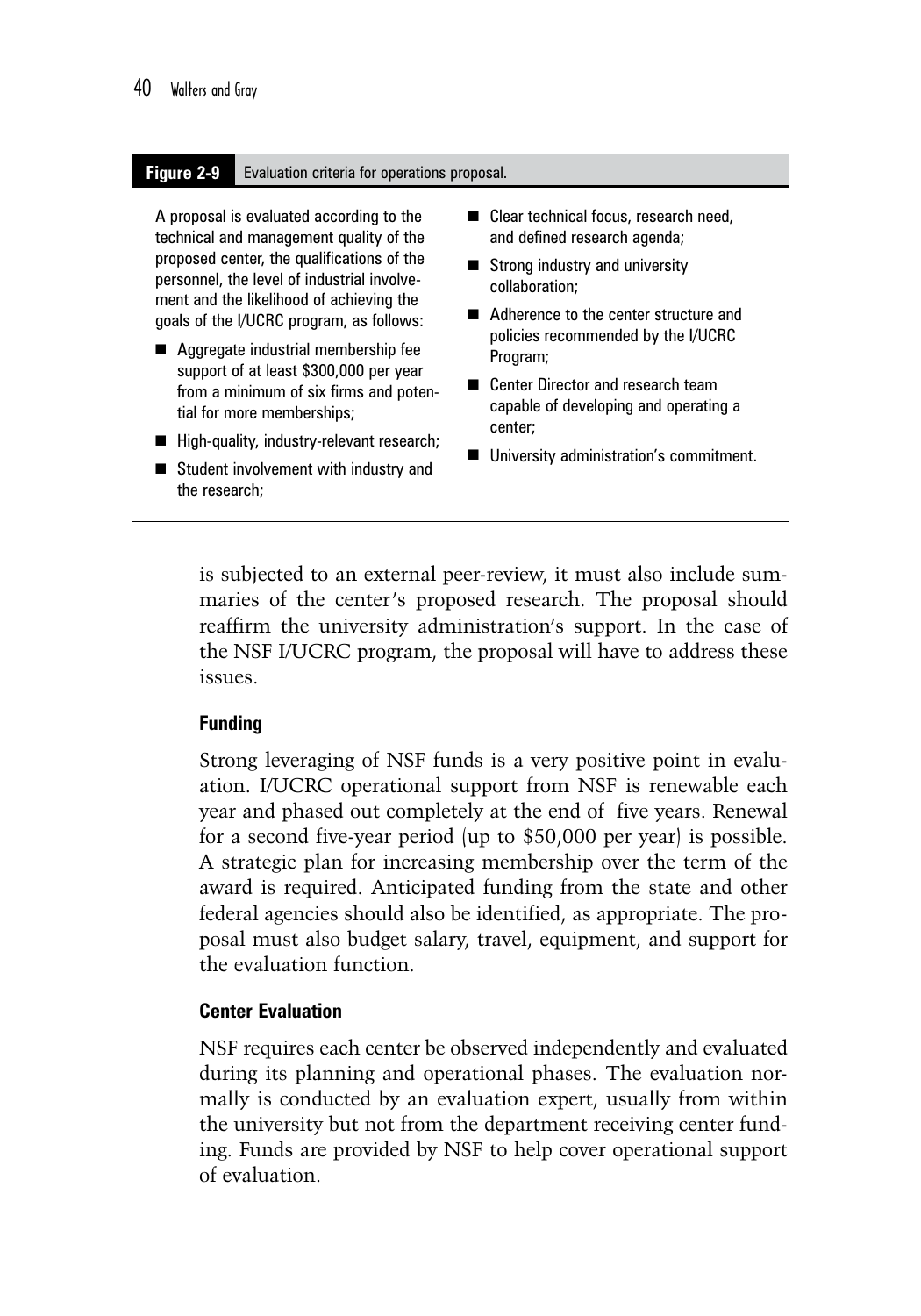The evaluator collects data that provides feedback to the center and NSF on the center's performance. The information gathered also provides a basis for NSF presentations to congressional committees and other policy makers such as officials in the Office of the President's Science Advisor. This function is described in detail in Chapter 3 and 8.

### **Summary**

The development process used by NSF's I/UCRC program offers a proven model for setting up and operating a successful industry and university collaborative research center. Organizational structure, policies, management and evaluation protocols, as well as techniques for recruiting members, planning a research program, and transferring technology to industry are all well-established and available to new centers. Thus, much of the entrepreneurial burden and risk of starting an academic research center are minimized. The challenge to a prospective Center Director instead is focused on winning initial NSF approval of his or her concept and successfully advancing all the way through the three-stage approval process.

Although the center model and its many established elements provide substantial assistance, the effort involved in establishing a new center is considerable and the commitment required is great. This does not entail mere grantsmanship. It may be useful to reiterate the steps for proposers to follow.

### **Exploratory Stage**

*Self-Assessment and Concept Paper, 2 months and 2 months for NSF review.*

- Determine whether there is a critical mass of potential duespaying members in an R&D-intensive industry in the prospective focus area.
- Look inward to determine objectively whether there is strong leadership (especially the director) in terms of technical, administrative, and boundary-spanning and commitment.
- Ask whether the leadership is experienced, has a network of contacts in the relevant industry, is respected and trusted by colleagues.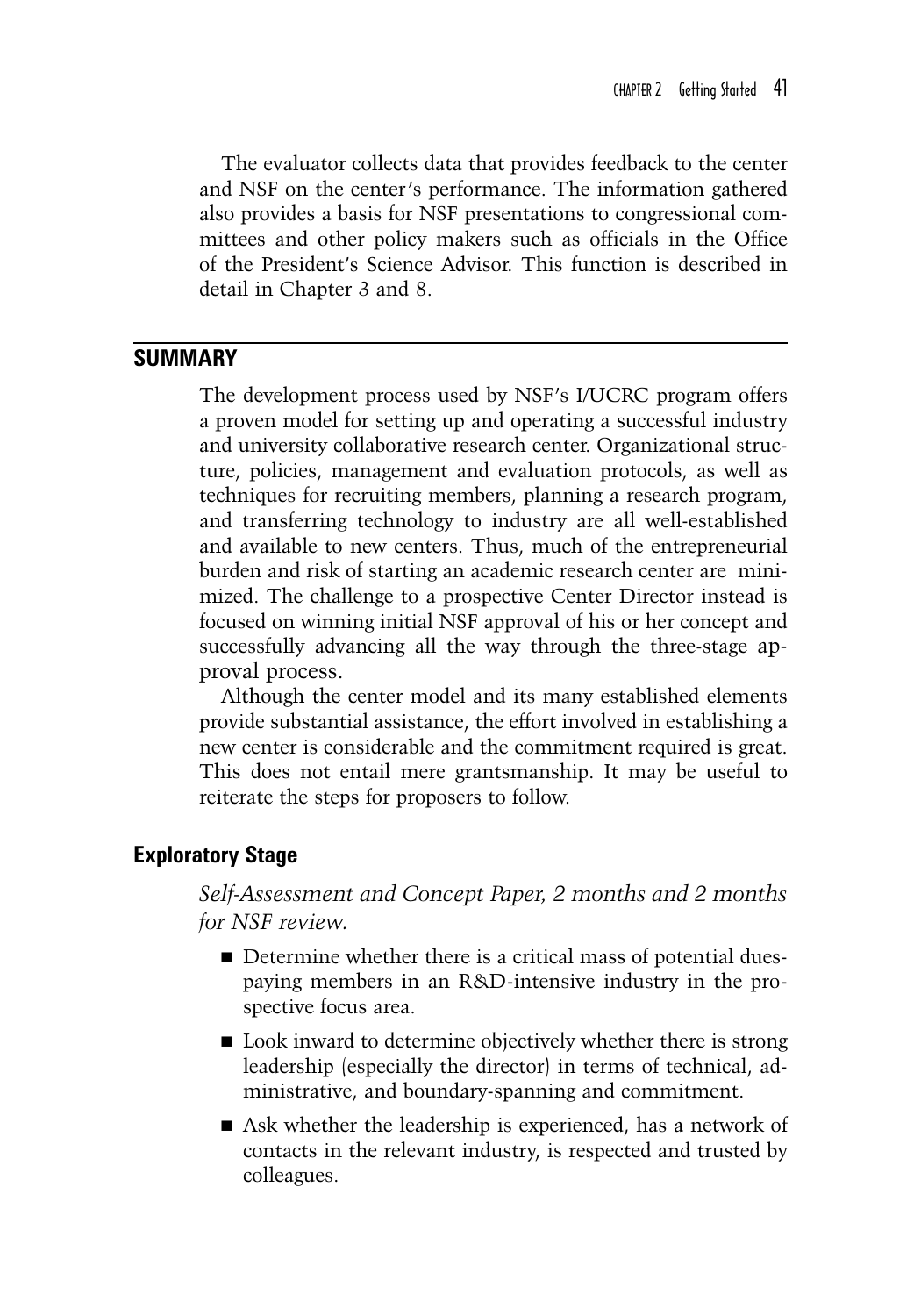- Find faculty and industry colleagues who are willing to help.
- Determine faculty multidisciplinary technical capability relevant to industrial needs in the prospective research area.
- Match university infrastructure, labs, equipment, staff, commitment to industry needs.
- Be sure that all university and industry participants understand the I/UCRC model.
- Obtain university administration support. (Make the Office of the President of the university aware of the undertaking.)
- Proceed with concept paper and developing a center only if self-assessment is positive.
- Submit concept paper to the NSF-I/UCRC program office or other government agency for comment.

### **Pre-planning Stage**

*Concept Paper to Planning Grant, 6-12 months and 3 months for NSF review.*

- Upon approval of the concept paper, proceed with pre-planning proposal if commitment from university, industry, and researchers is still strong.
- Convene a group of two to three faculty plus the prospective Center Director to prepare and implement the pre-planning proposal.
- Form a larger group to plan the center and advise the proposal-writing team. This group should include representatives from the university research office, the department or college administration, and several industry members.
- Circulate draft copies of the pre-planning proposal to university administrators.
- Obtain university documentation relating to patent policy, delays in publication, center structure, membership fees, and cost sharing.
- Conduct a formal analysis of industry capabilities and needs in the proposed area.
- Meet with potential industry members individually and collectively regarding their research needs. Look for opportuni-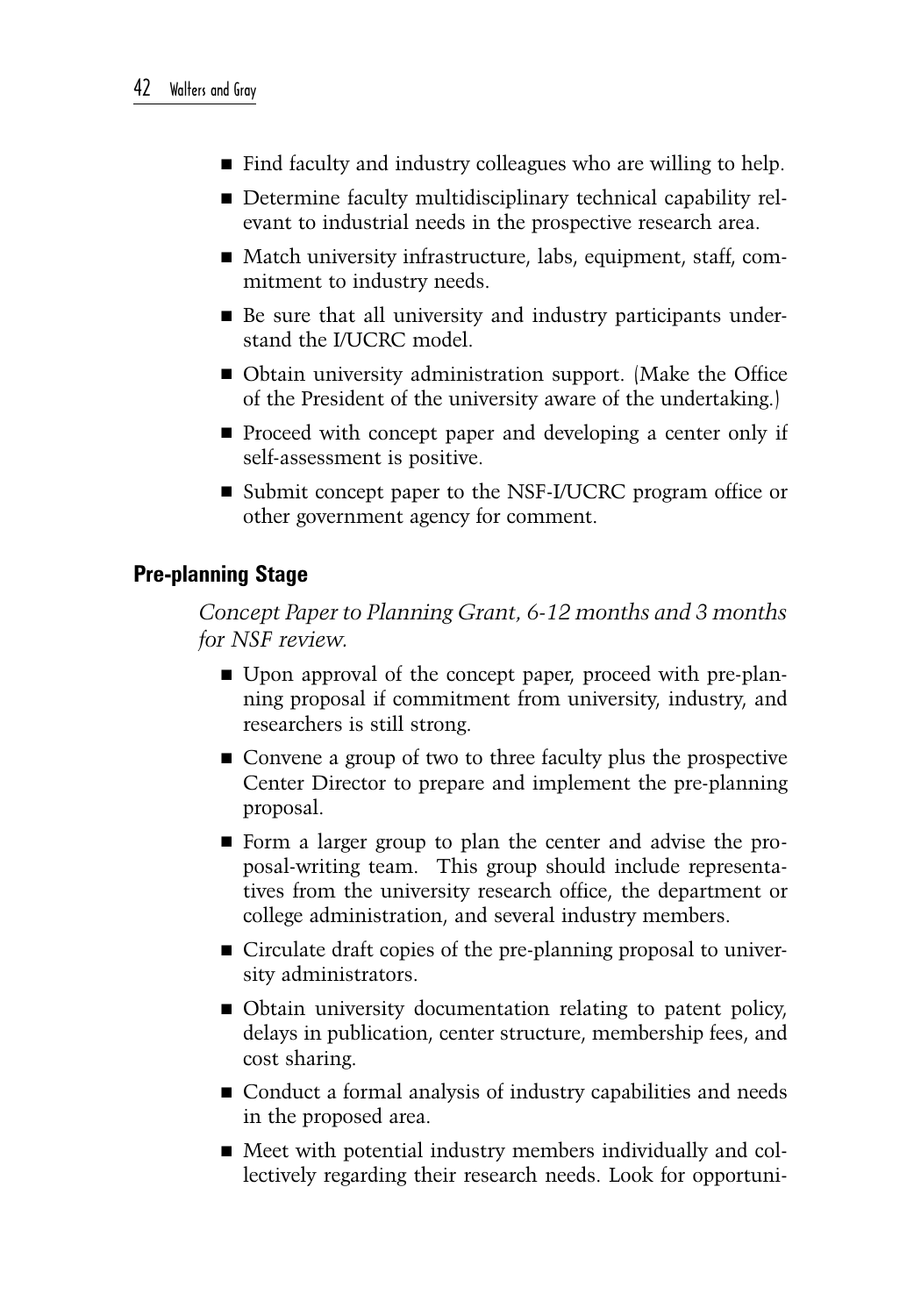ties to match and build upon these with faculty research expertise.

- Consider alternatives to the generic I/UCRC organizational structure.
- If Identify other funding including state, federal, private, and other sources.
- Formulate a marketing plan to recruit industrial members.
- **Prepare budget for NSF or other government agency pre**planning grant/meeting award.
- Formulate tentative research areas and specific projects.
- Obtain letters of interest from potential industrial participants.
- Rewrite the pre-planning proposal.

### **Planning Stage**

*Planning Grant/Meeting to Operations Proposal, 3-6 months and 3 months for NSF review.*

- Upon notification of a planning grant/meeting award, implement the marketing plan.
- Contact the industrial network of the prospective Center Director and other core faculty.
- Ask industry network to contact colleagues in other companies.
- Conduct university or industry site visits to present the research mission, operating protocols, and potential benefits of a company's participation.
- Publish a prospectus describing the proposed center, company members, center policies, research areas specific projects, budgets, and include faculty and prospective Center Director CVs.
- Convene one or more organizational planning conferences for industry to recruit members and flesh out the strategic research plan.
- Recruit nine-to-ten members at \$300,000 or more in annual fees.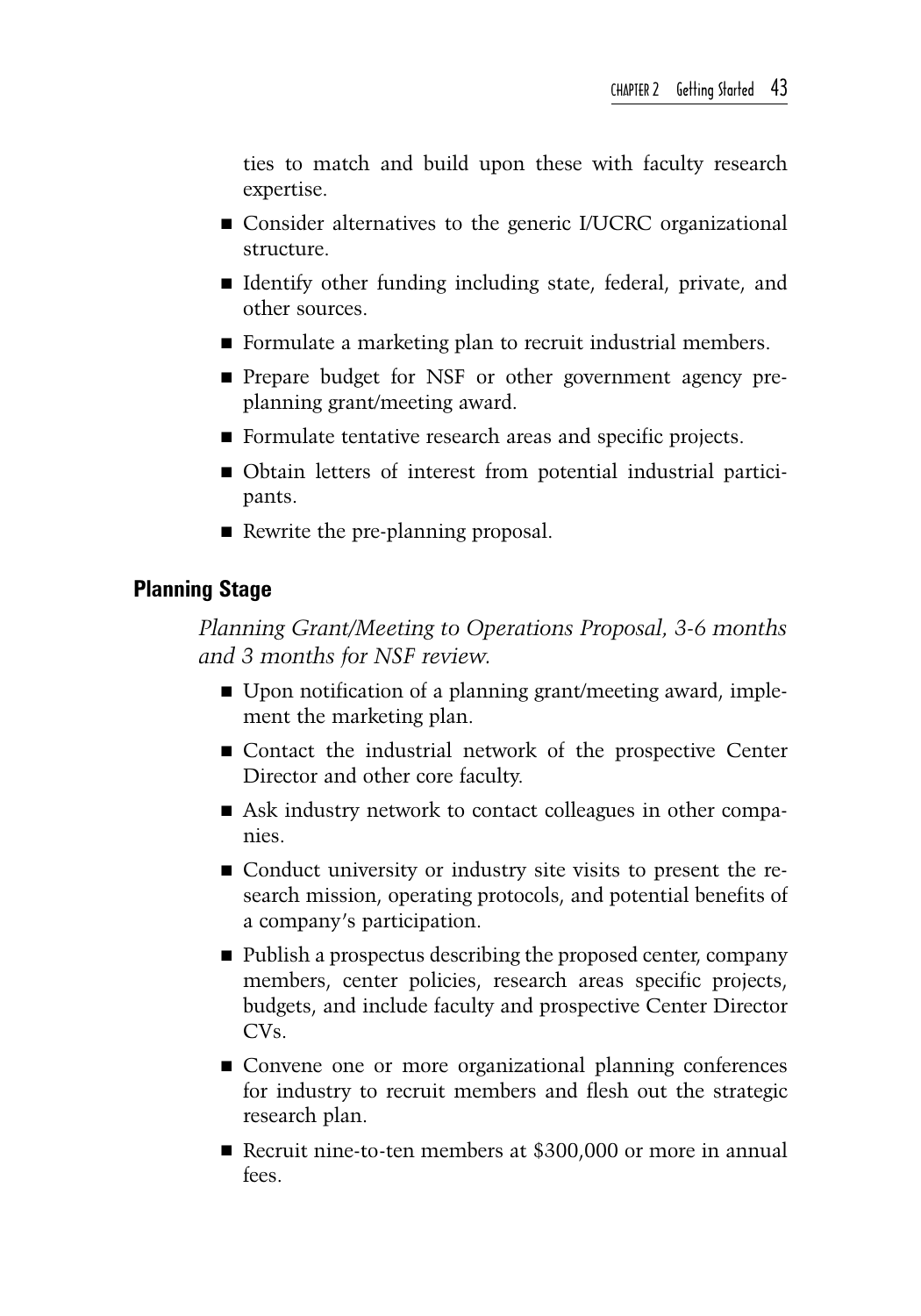- At this meeting obtain formal letters of intent from the industrial participants.
- Finalize the proposed research plan.
- Identify a center evaluator within the university.
- Submit an operations proposal to NSF or other government agency.

### **Next Steps**

By the time an operations proposal is submitted, there should be enough momentum built during preparations and development to sustain energy for the center during the proposal review period. A positive prudence in scheduling meetings and making center commitments in advance of an award is advised.

Following notification of a center operating grant award, final preparations for the center should be made. The Industrial Advisory Board (IAB) should convene at an initial meeting to get the research program underway. The Center Director should finalize administrative arrangements, contracts, official bylaws, membership agreements, etc., with the university and the member companies. An evaluator should begin to carry out his/her duties.

The Center Director and colleagues must now lead and manage an I/UCRC successfully. The remainder of this book covers this and more.

### **References**

- Barker, R. and Brady, J. *Partners in Innovation, Business and Academia,*  a Presentation to H.R.H. Prince Charles, Highgrove, McKinsey & Co., Inc., UK, July, 1991.
- Block, E. *Human Talent for Competition*. National Science Foundation, Washington, D.C., 1987.
- Bush, G.W. *Leadership*, Post-Presidential Speech, Leadership Conference, Drew University, Madison, NJ, video, University Relations Office, 1995.
- Clinton, W., and Gore, A. *Science in the National Interest*, Executive Office of the President of the United States, Office of Science and Technology Policy, Washington, D.C., August, 1994.
- Coburn, C. *Partnerships: A Compendium of State and Federal Cooperative Technology Programs*. Battelle, Columbus, OH, 1995.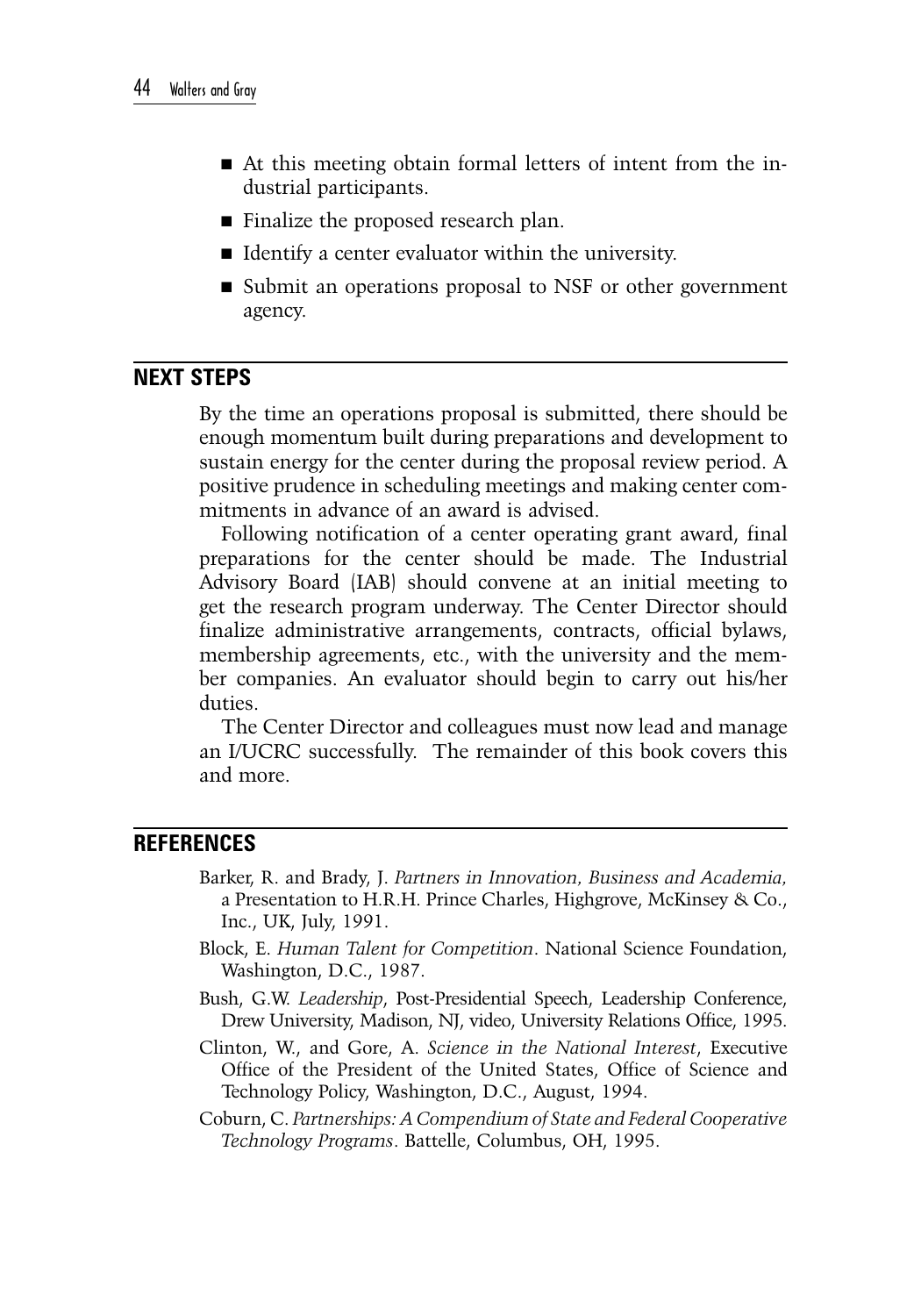- Cohen, W., Florida, R., and Goe, W.R. *University-Industry Research Centers in the United States*. Carnegie-Mellon University, Pittsburgh, PA, 1994.
- Crawford, M. *NSF Industry R&D Cooperative Centers Aim to Raise Profile,* New Technology Week, Washington, D.C., January 18, 1994 (reports interview with Schwarzkopf).
- Feller, I. Technology Transfer from Universities. *Higher Education: Handbook of Theory and Research,* XII, Agathon Press, NY, 1997.
- Gingrich, N. *To Renew America*, Harper Collins, NY, 1995.
- Houlder, V. How to Handle R&D, Financial Times, London, Aug. 25, 1997, pg. 8.
- Illman, D.L. *NSF Celebrates 20 Years of Industry University Cooperative Research,* Chem. Eng. News, NY, Jan. 24, 1994 (reports interviews with Schwarzkopf, Walters and White).
- *"Industry/University Cooperative Research Centers Program, Program Announcement,"* National Science Foundation, Arlington, VA, 1997.
- Lauer, R.D. *An Analogy of NSF I/UCRCs to a Franchise Operation.* Presentation at NSF- I/UCRC Evaluators Conference, Washington, D.C., Jun. 9-10, 1994.
- Schumacher, D. *Get Funded! A Practical Guide for Scholars Seeking Research Support From Business*, Newbury Park, CA: Sage, 1992.
- Walters, S.G. *Improving U.S. World Competitiveness Through Industry-University Cooperative Centers,* Food Technology Management, Chicago, IL, Dec. 1987.
- Walters, S.G. *Proceedings on Research Progress*, *Measurement of Management Decision- Making in the Programs of the U.S. Agency for International Development*, U.S. Government Research Programs (VA1-10) NSF. National Research Council, the National Academy of Sciences, Washington, D.C., Dec., 1991.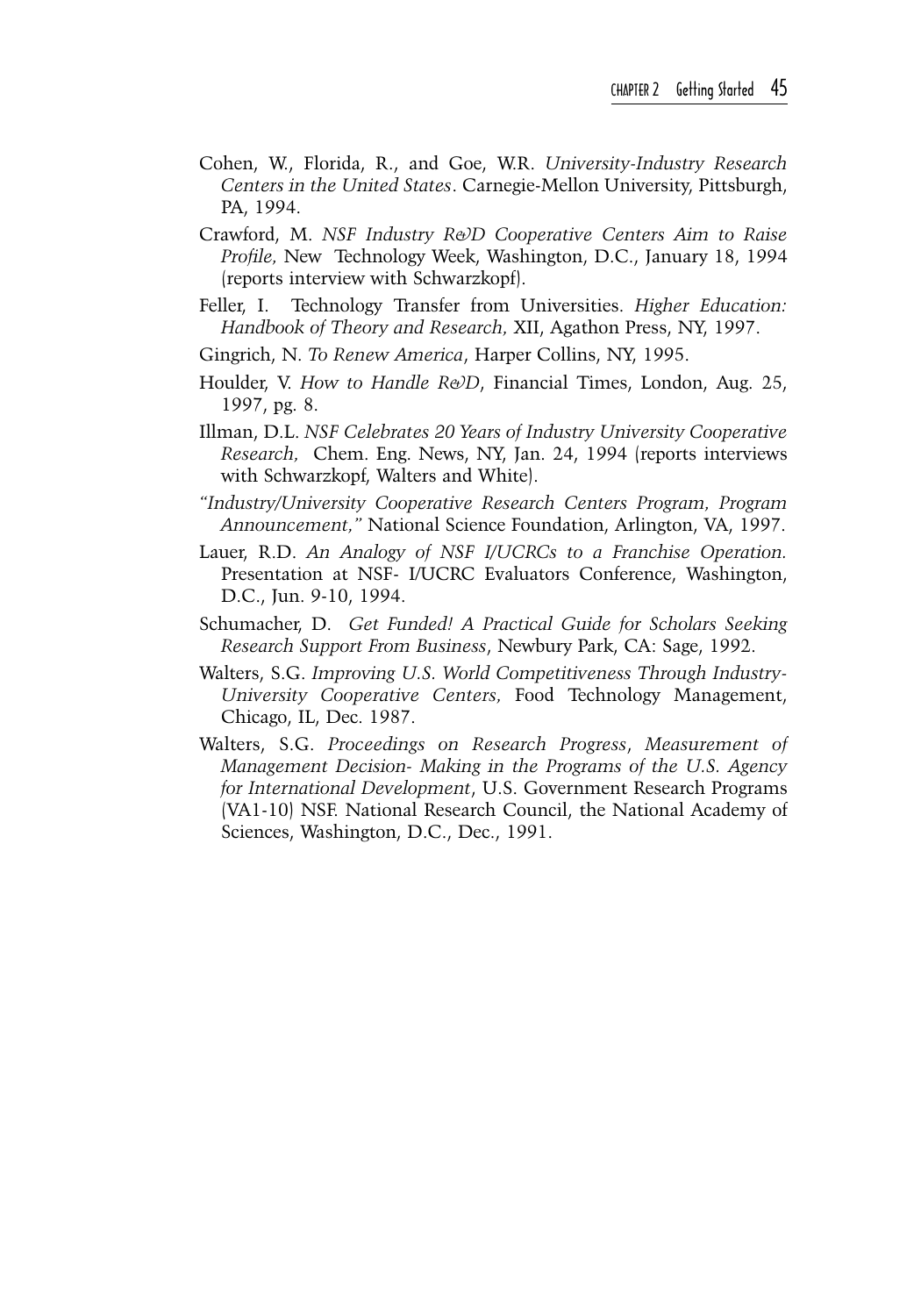### **Appendix 2-1**

### **Checklist for Organizing an On-Campus**

**Symposium for Industry** (from Shumacher, 1992, pp. 192)

- Decide who is going to be responsible for organizing and hosting the symposium
- Decide on program objectives; rough out program
- Select convenient (for both academics and corporate people) date that is far enough in advance (preferably at least 6 months)
- Obtain commitments from presenters and introducers
- Reserve meeting rooms and audiovisual equipment
- Write program brochure and registration form; order printing
- $\blacksquare$  Identify corporate representatives to be invited
- Send preliminary, individual letter of invitation (including program date) to corporate invitees
- Send preliminary notice to invited faculty
- Identify academic administrators to be invited; get dates on their calendars; send them confirming memos
- Send program brochure and registration form to corporate representatives
- Arrange meals, reception
- Order name tags, handouts, folders and such
- Follow up with corporate invitees by means of phone calls
- Conduct dress rehearsal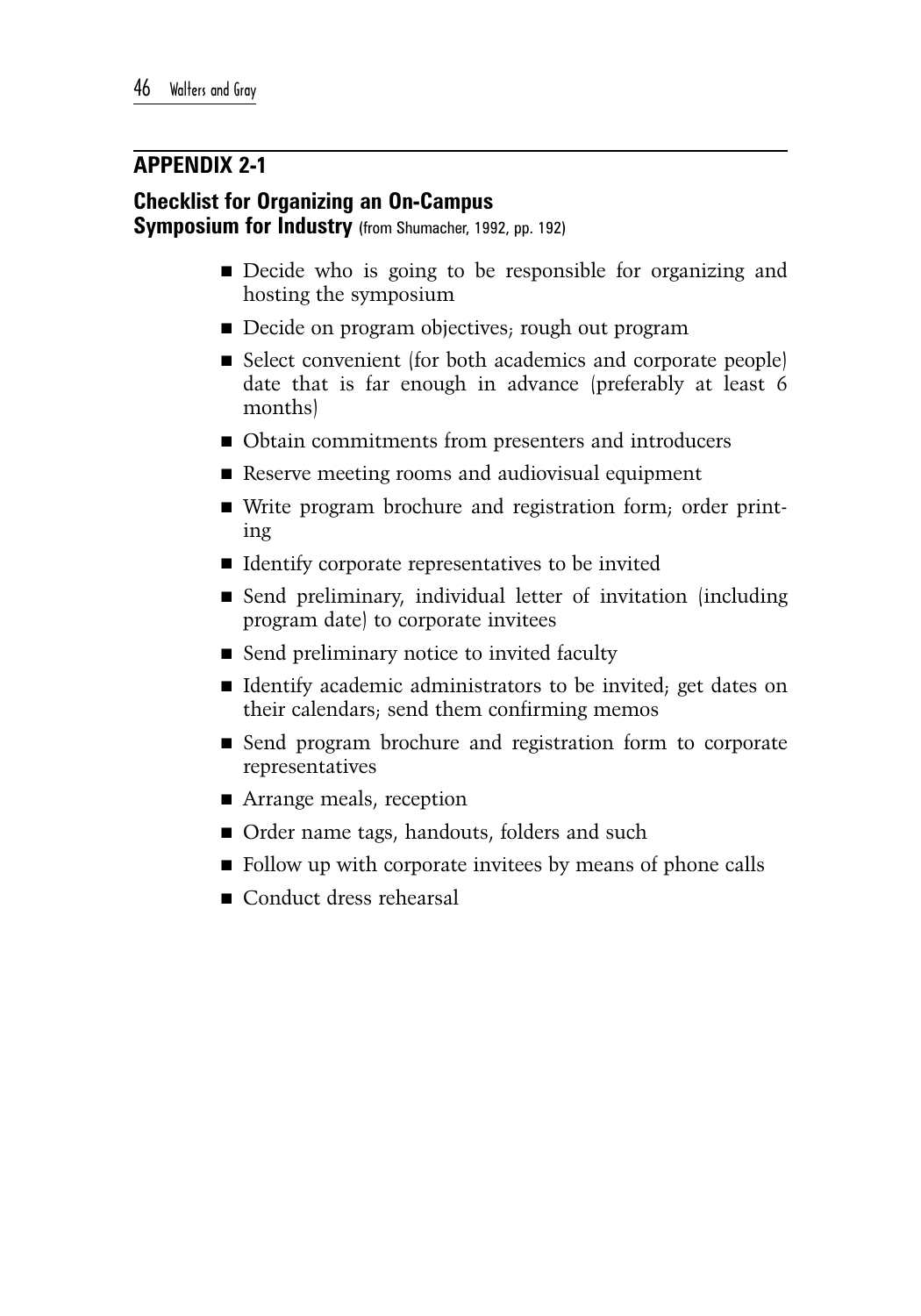### **Appendix 2-2 Project Proposal or Progress Report Form**

Program Name: New:

Program Manager: Continuation:

| Description:                       |                        |  |  |
|------------------------------------|------------------------|--|--|
| <b>Experimental Plan:</b>          |                        |  |  |
| Related Work Elsewhere:            | How Ours Is Different: |  |  |
| Related Work In:                   | Milestones:            |  |  |
| Deliverables:                      | Budget:                |  |  |
| Potential Member Company Benefits: |                        |  |  |
| Economics:                         |                        |  |  |
| Progress to Date:                  |                        |  |  |
| Knowledge Transfer Target Date:    |                        |  |  |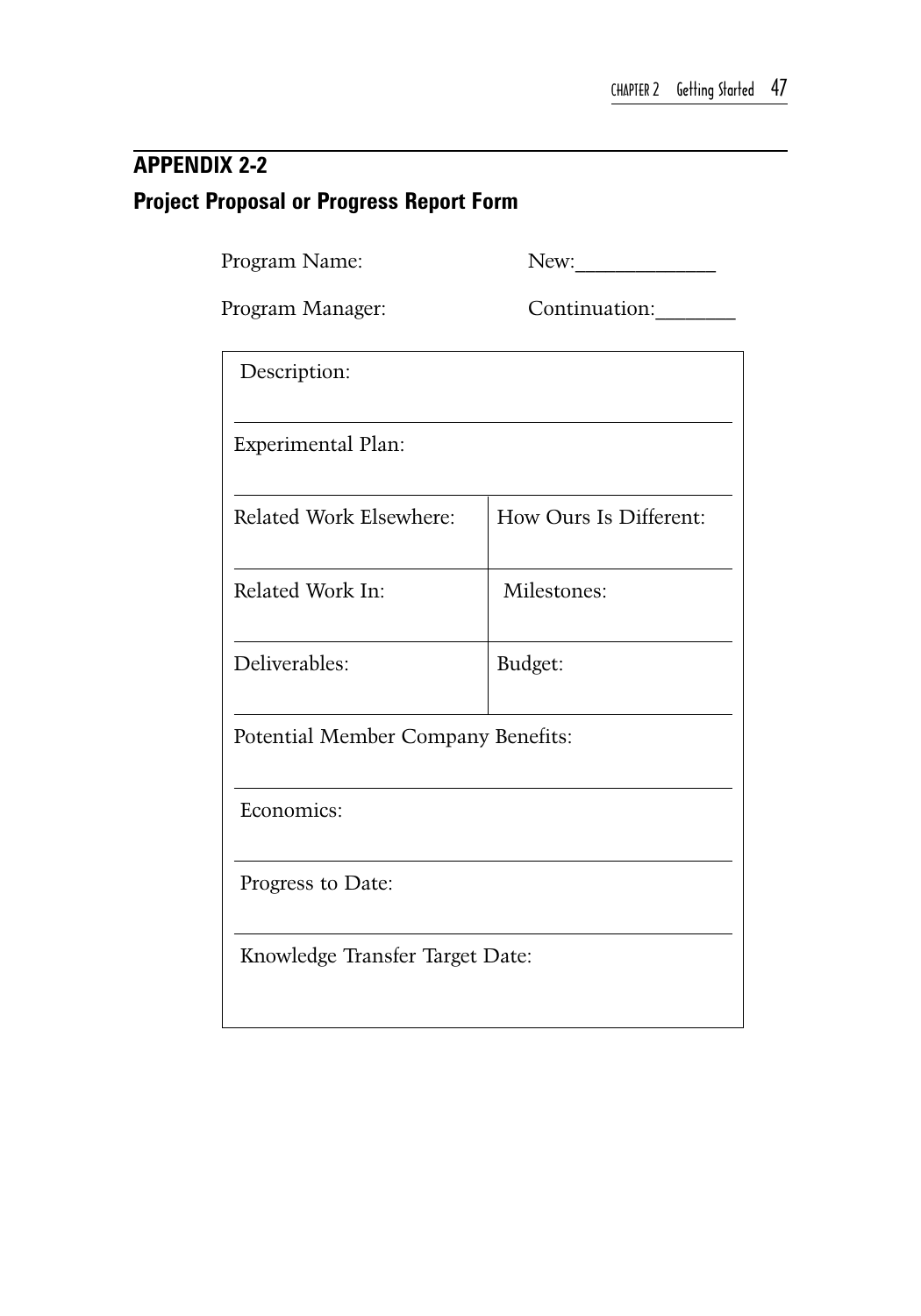### **Appendix 2-3**

### **Directions and Sample LIFE Form**

### **Level of Interest Feedback Evaluation (LIFE)**

An important objective of an NSF/I/UCRC semi-annual Industrial Advisory Board meeting is to facilitate scientific discussion about center research projects among faculty, students and industrial members.

LIFE forms hold the potential for stimulating project relevant discussion.

- One of these forms is filled out by each IAB voting member during the five to ten minute period set aside for this purpose following each project progress report or new project proposal.
- The form, which includes instructions, can be produced by any commercial printer. It is usually printed on no carbon required (NCR) paper. The white sheet is for the Director, the yellow sheet is for the researcher, and the pink for the IAB member to retain. (See Appendix 2-4.)
- The Evaluator and the NSF Program Officer collect the forms and make the yellow copy available immediately to the faculty in time for them to discuss comments with members during coffee breaks, lunch, and poster sessions.
- Following the poster sessions and any discussions with the researchers, IAB members may modify their forms and give the revised copy to the Evaluator.
- Based on the final comments, faculty prepare a single flip chart size page or view graph with brief, highlighted statements of the comments they wish to respond to and the responses.
- These sheets or a view graph showing the Level of Interest and Comments for each project are then used as a basis for discussion during the Executive Session of the Industrial Advisory Board.
- They also provide a basis for further IAB faculty discussions during the IAB/Faculty debriefing session. This procedure can help foster scientific discussion and exchange of expertise among Center participants.

With some analysis by the Evaluator, LIFE forms also hold the potential of contributing to the Director's project management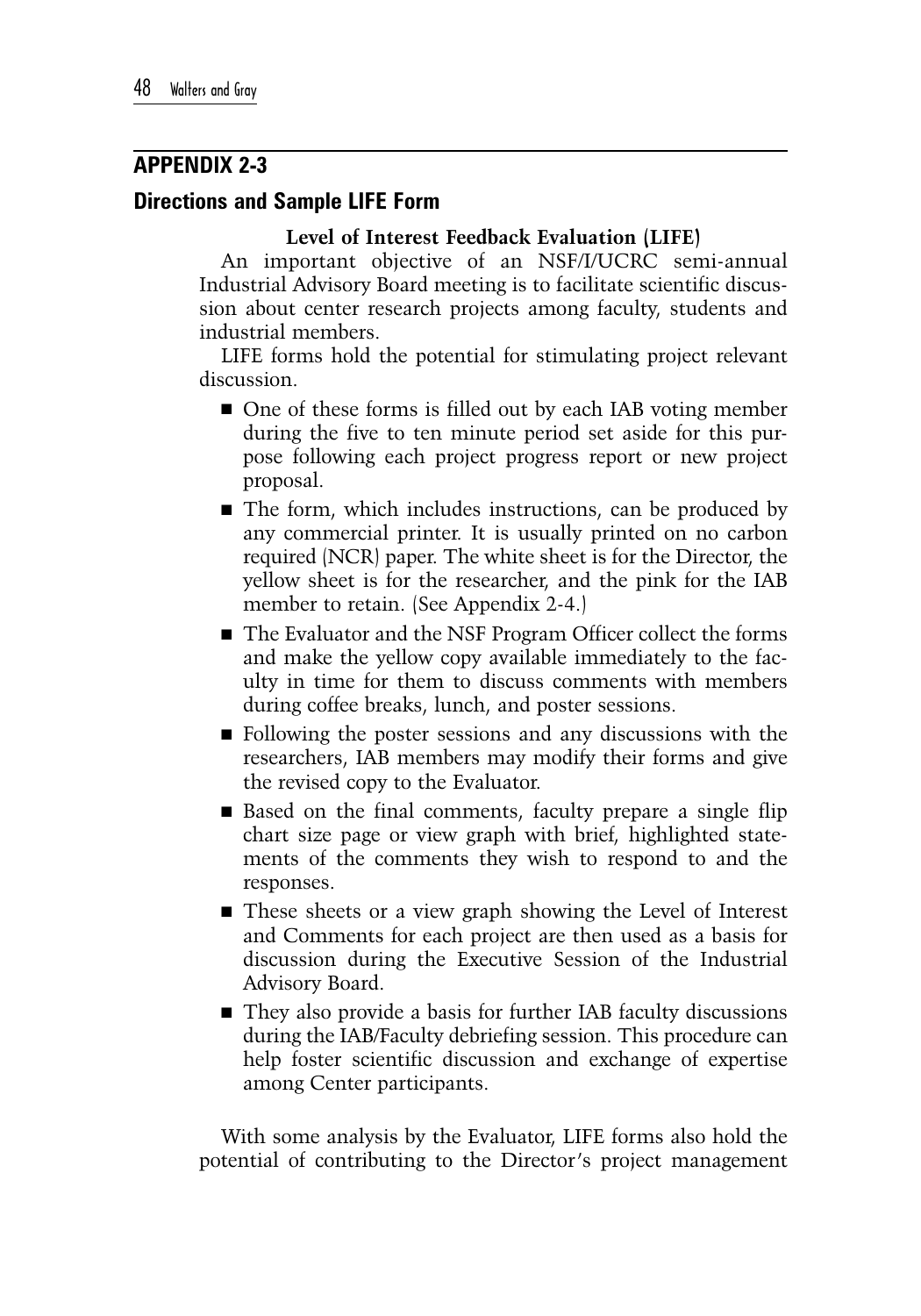system and of alerting the Director to those members whose rankings of Level of Interest and Comments signal possible dissatisfaction with Center activities.

When presenting the results for discussion, list project titles and researcher names along the X axis and VHI, I, IWC, NI and ABS Levels of Interest along the Y axis. Post the LIFE Level of Interest data from each LIFE form. Projects and researchers with a third or more votes in the combined IWC, NI, ABS score should be looked at very carefully. They could be entering the "endangered species" area. Director and researchers need to be informed so that discussions can take place and, if appropriate, corrective action taken.

Some Centers also prepare a second matrix listing the company member names along the X axis and the Levels of Interest along the Y axis. This information is prepared for the Director especially. Once again the rule of thumb, to be adjusted by your Center experience, is that a company with a third or more of its votes as IWC, NI, and ABS could become a candidate for withdrawal from the Center and thus should receive special attention.

The use of the LIFE form and process enables the IAB and the Director to gain a sense of the priorities of the research which is being proposed and thus assists the Center in making final selections of research for funding. This process has a great deal of power. Use it carefully.

#### **Oral and/or Written Instructions for use of the LIFE form:**

To facilitate scientific and technical interaction between center faculty and Industrial Member Representatives, each company represented is requested to rank each presentation on the LIFE form as follows: Very Interested, Interested, Interested with Changes, No Interest and Abstain (i.e., not qualified to comment). The level of interest checked should reflect the opinion of the company and not a personal interest).

Comments should include: suggested changes, quality of research, scientific merit, innovative nature of the research, industrial relevance, level of effort, (progress since last report for previously funded projects), offers of help, (relevance to Center long range plans, technology road maps, Center research thrusts/ objectives, etc.) and other suggestions that might relate in a timely way.

Your completed LIFE forms will be picked up immediately after each research presentation. Please keep the pink sheets for your records.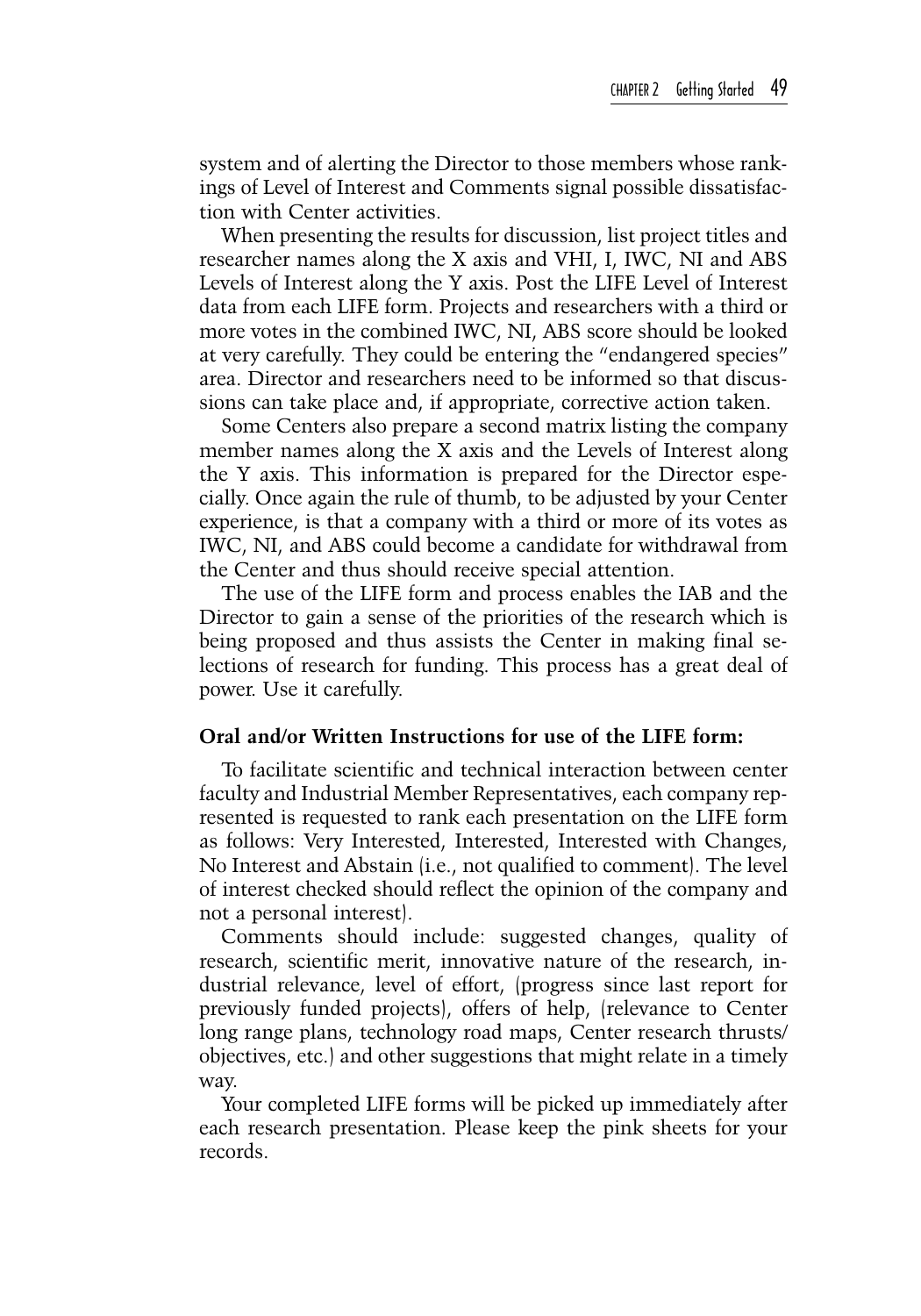### **Appendix 2-4**

### **Level of Interest Feedback Evaluation Form (LIFE Form)**

(Courtesy Emission Reduction Research Center, NJIT)

Project Title:

Research Leader:

To facilitate scientific and technical interaction between Center Faculty and Industrial Member Representatives, each company represented is requested to rank their company's level of interest and the research relevancy of each presentation. Please mark an X below to reflect the opinion of your company.

#### **Level of Interest: Relevance to Company:**



Comments: (include precompetitive suggestions/ applications/ Industry benefits, suggested changes, quality of research, scientific merit, innovations of research, industrial relevance, level of effort, progress since last report, offers of help, etc.)

 $\mathcal{L}_\text{max}$  and the contract of the contract of the contract of the contract of the contract of the contract of the contract of the contract of the contract of the contract of the contract of the contract of the contrac \_\_\_\_\_\_\_\_\_\_\_\_\_\_\_\_\_\_\_\_\_\_\_\_\_\_\_\_\_\_\_\_\_\_\_\_\_\_\_\_\_\_\_\_\_\_\_\_\_\_\_\_\_\_\_\_\_\_  $\mathcal{L}_\mathcal{L} = \mathcal{L}_\mathcal{L} = \mathcal{L}_\mathcal{L} = \mathcal{L}_\mathcal{L} = \mathcal{L}_\mathcal{L} = \mathcal{L}_\mathcal{L} = \mathcal{L}_\mathcal{L} = \mathcal{L}_\mathcal{L} = \mathcal{L}_\mathcal{L} = \mathcal{L}_\mathcal{L} = \mathcal{L}_\mathcal{L} = \mathcal{L}_\mathcal{L} = \mathcal{L}_\mathcal{L} = \mathcal{L}_\mathcal{L} = \mathcal{L}_\mathcal{L} = \mathcal{L}_\mathcal{L} = \mathcal{L}_\mathcal{L}$  $\mathcal{L}_\text{max}$  and the contract of the contract of the contract of the contract of the contract of the contract of the contract of the contract of the contract of the contract of the contract of the contract of the contrac

Your completed LIFE forms will be picked up immediately after each research presentation. Please keep the pink sheets for your records.

Name: Company:

(Please print) (Please print)

Date: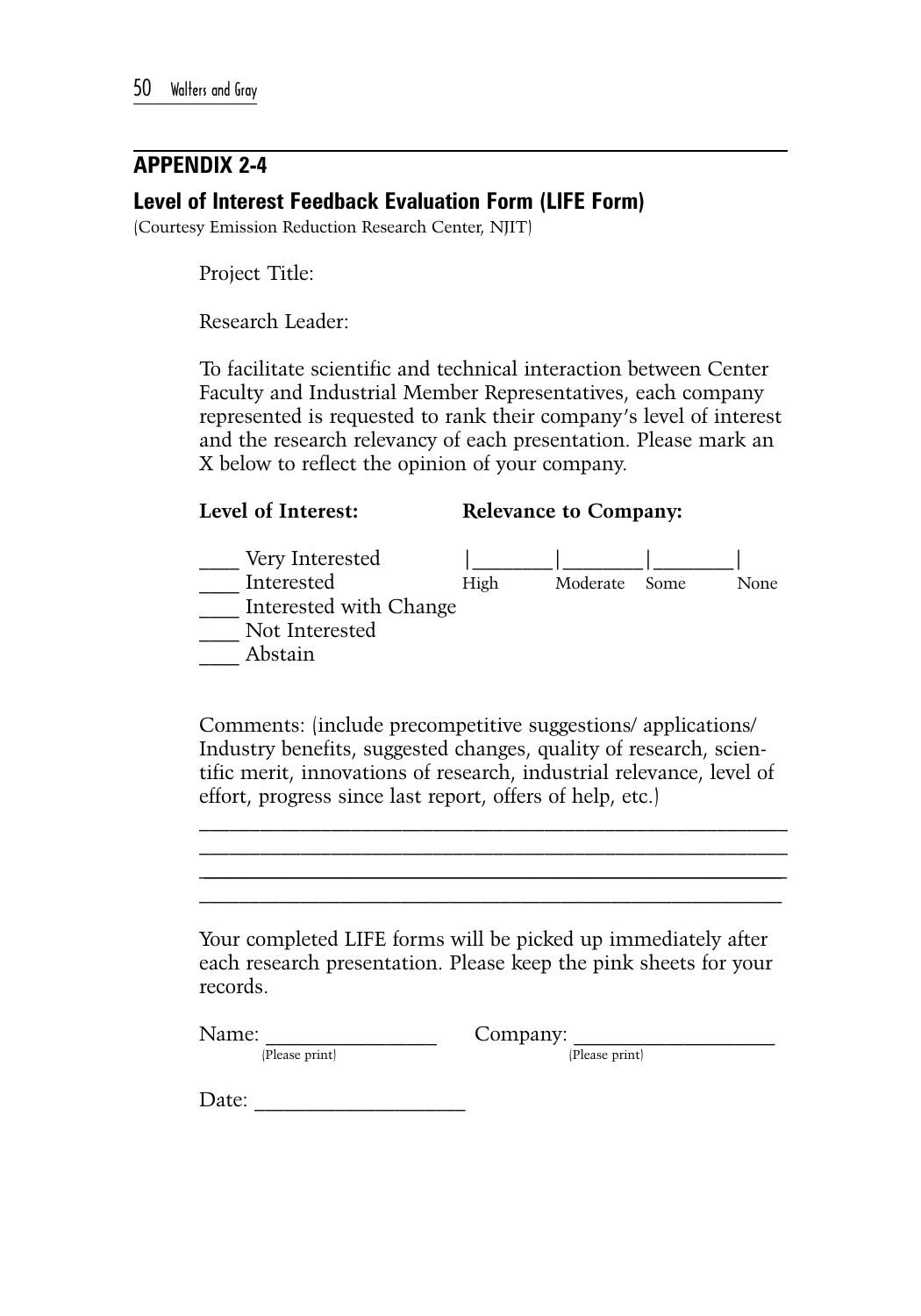### **Appendix 2-5 Guide for Research Discussion Sessions**

### *Instructions to Discussion Leader:*

These questions may help stimulate and structure the discussion in your workshop. Please add or subtract to this list as you see fit. Someone in your area should be responsible for taking notes.

### **SUGGESTED QUESTIONS:**

- 1. Are there any general observations about the nature and direction of the research proposed in presentations in this area?
- 2. Does anyone have any suggestions for ways in which the projects might be improved, accelerated or made more relevant to industrial needs?
- 3. Does anyone see any major obstacles or barriers to conducting these studies that we may not have anticipated?
- 4. Are there information, people or new technology relevant to these projects that you think we should tap?
- 5. Are there important problems, questions, or issues for your firm or for the industry in this area that we should be tackling but aren't? What are they? How many other participants are interested in these issues?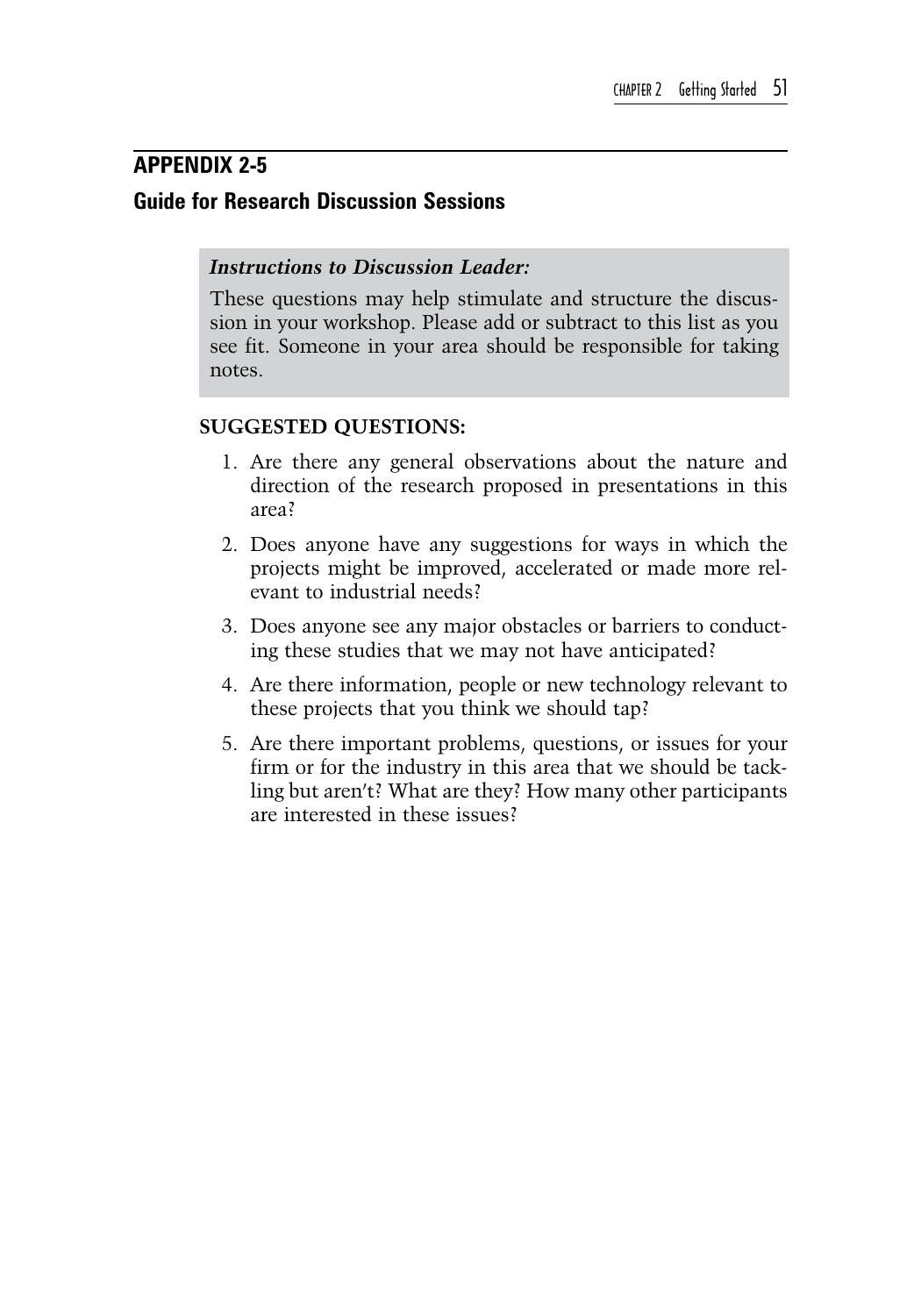### **Appendix 2-6 I/UCRC Organization Feedback Form**

NAME:

COMPANY\_\_\_\_\_\_\_\_\_\_\_\_\_\_\_\_\_\_\_\_\_\_\_\_\_

In order to finalize the structure, policies and scientific program for X university's I/UCRC, we need your input. In the space provided below, please indicate any questions or concerns you have about the following issues.

- A. The organizational structure, general policies and bylaws, patent policies, publication policies, membership fee and scientific program.
- B. Any other information that will be needed by your firm before it can arrive at a decision on membership.
- C. It would be helpful to know your personal evaluation of the proposed center. What recommendation will you make to your firm about joining center? (Please check one.)

\_\_\_\_\_\_\_\_\_\_ JOIN CENTER

\_\_\_\_\_\_\_\_\_\_ MEMBERSHIP DECISION NEEDS FURTHER INVESTIGATION

\_\_\_\_\_\_\_\_\_\_ DON'T JOIN CENTER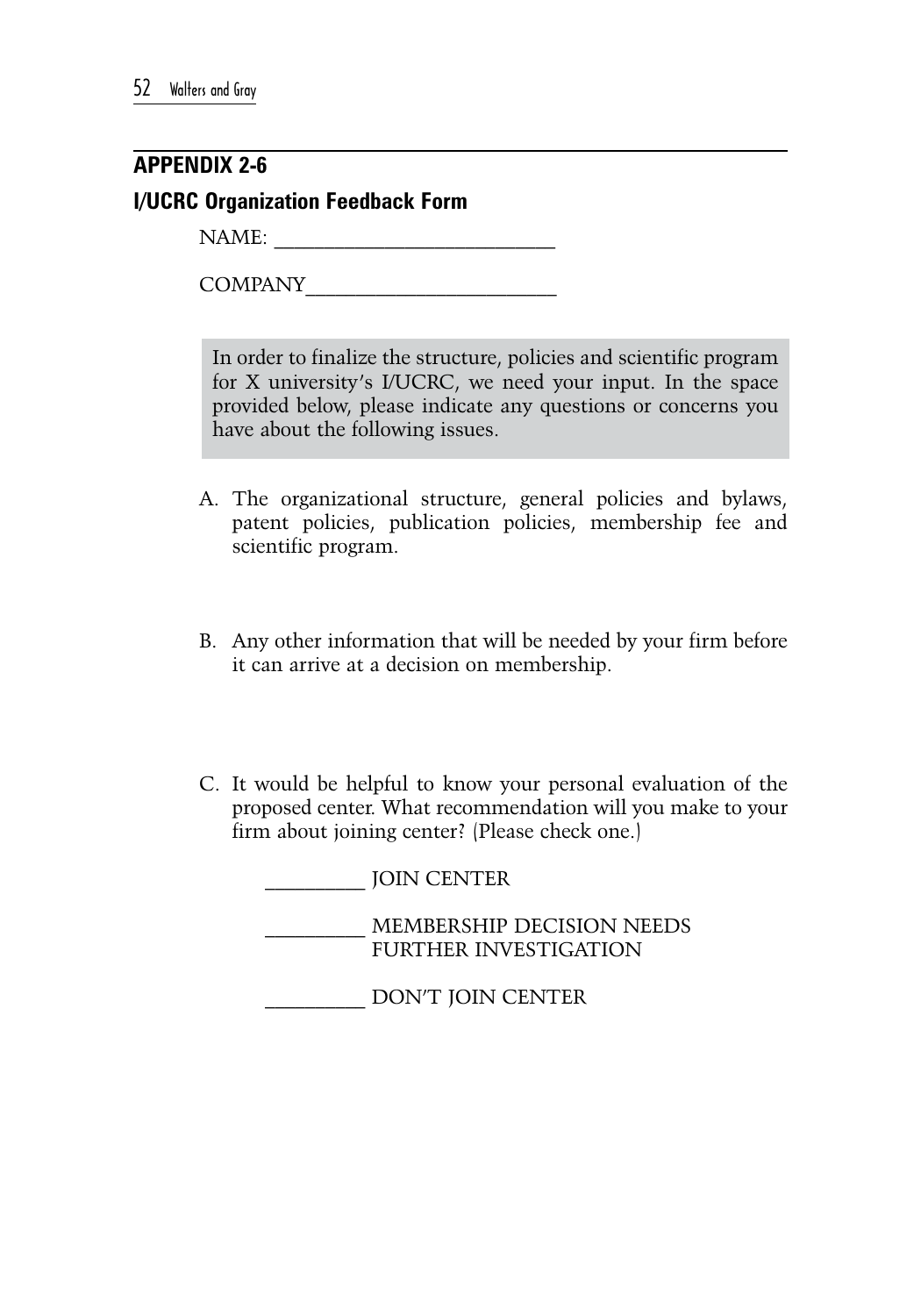### **Appendix 2-7**

### **Debriefing an I/UCRC Research Planning Meeting for a New Center**

- 1. Are all of the projects presented consistent with the center's stated technical mission and boundaries?
- 2. *If not*, which ones are not consistent?
	- a. Can the mission statement be broadened to accommodate these projects?
	- b. *If yes*, is the mission statement still coherent?
	- c. What are the pros and cons of making this change? (e.g., what industries/ firms would be interested in this broadened mission?)
- 3. Are there any obvious holes or redundancies in the technical "menu" reflected by the proposed projects when compared to the center's mission?
	- a. *If yes*, what are they?
	- b. Can investigators and projects be found to fill these holes?
	- c. Can and should some projects be merged to avoid redundancies?
	- d. Where and how? (both b and c.)
- 4. Can the center's research menu be logically grouped into major research areas or thrusts?
	- a. *If yes*, what are they? (name and provide statements of goals and objectives.)
	- b. Are all of the areas well represented?
	- c. Do these areas/thrusts seem for form a coherent whole and are they complementary (show how areas might provide synergy or intersect)?
	- d. *If not*, what areas should or could be dropped?
- 5. Is the center's mission and research program too broad given the available resources?
	- a. *If yes*, can it be narrowed to provide a tighter and more focused program?
	- b. *If no*, can resources (people) be added to provide better coverage?
- 6. Were project presentations (and hard copy) consistent with the format and detail needed for a formal presentation to industry representatives?

a. *If not*, how and when will this be accomplished?

7. Can presentations and mission statements be translated into statements of industrially-relevant needs, problems and concerns?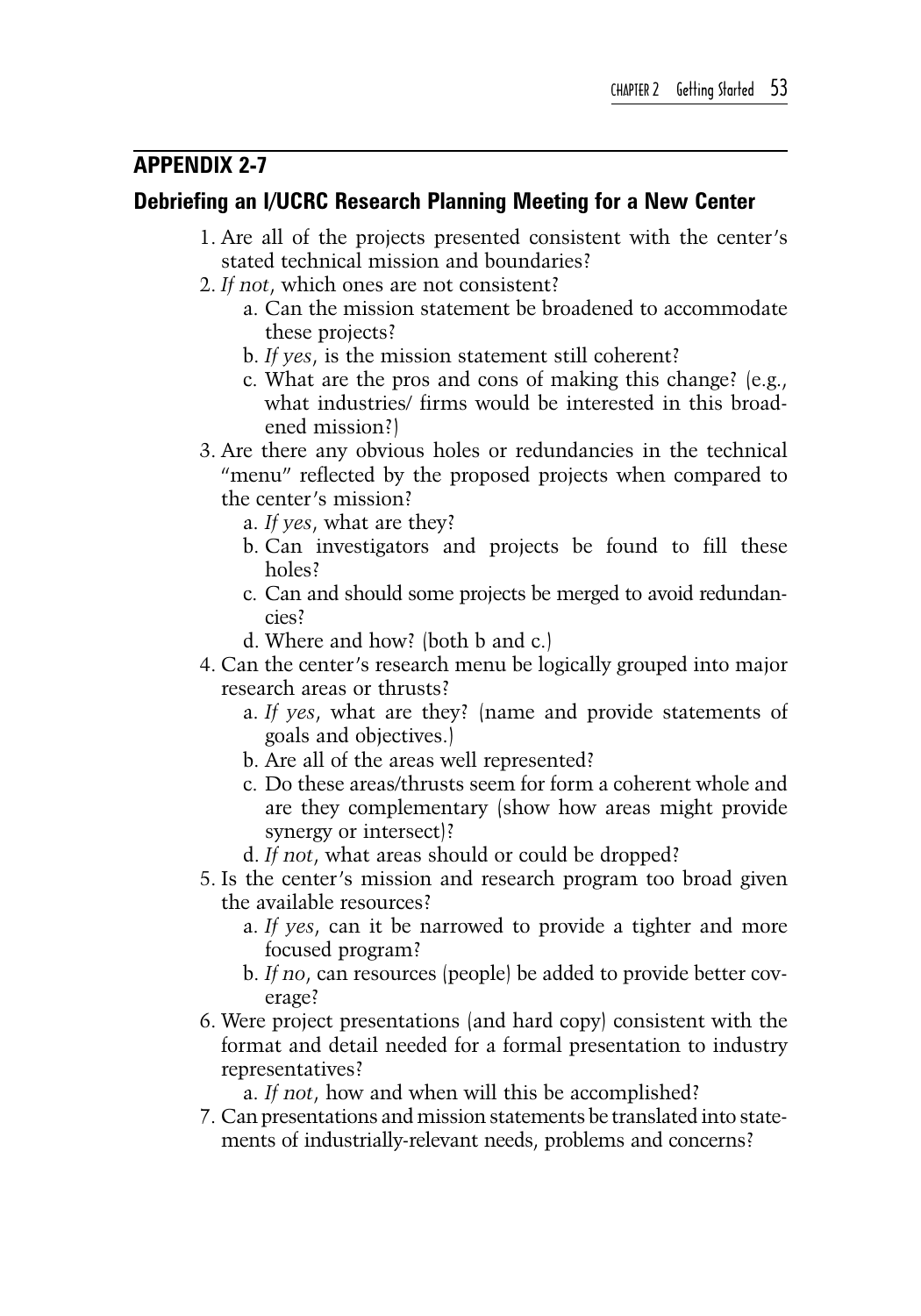## **Appendix 2-8 List of I/UCRCs 1996-1997**

| <b>Status</b>       | <b>Year Funded</b> | Center                                                               | <b>Academic Affiliation</b>                                                                                                      |
|---------------------|--------------------|----------------------------------------------------------------------|----------------------------------------------------------------------------------------------------------------------------------|
| 6 Years<br>or Older | 1981               | Center for Applied Polymer Research                                  | Case Western Reserve University                                                                                                  |
|                     | 1982               | Center for Advanced Computing and<br>Communication                   | North Carolina State Univ./Duke Univ.                                                                                            |
|                     |                    | <b>Center for Ceramic Research</b>                                   | <b>Rutgers University</b>                                                                                                        |
|                     |                    | Center for Materials Handling/Logistics                              | Georgia Institute of Technology/<br>Univ. of Arkansas                                                                            |
|                     |                    | <b>Center for Dielectric Studies</b>                                 | The Pennsylvania State University                                                                                                |
|                     |                    | <b>Center for Advanced Steel Processing</b><br>and Products Research | <b>Colorado School of Mines</b>                                                                                                  |
|                     | 1984               | <b>Center for Process Analytical Chemistry</b>                       | University of Washington                                                                                                         |
|                     |                    | Hazardous Substance Management<br><b>Research Center</b>             | NJ Inst. of Technology/Princeton U./<br>Rutgers U./Stevens Inst. Of Tech./<br>Tufts U./ Univ. Of Medicine and<br>Dentistry of NJ |
|                     |                    | Center for Optoelectronic Devices,<br>Interconnects, and Packaging   | University of Arizona/University of<br>Maryland                                                                                  |
|                     |                    | Surface Engineering and Tribology                                    | Northwestern Univ./Georgia Inst.<br>of Technology                                                                                |
|                     |                    | <b>Center for Microcontamination Control</b>                         | University of Arizona                                                                                                            |
|                     |                    | <b>Center for Electromagnetics Research</b>                          | Northeastern University                                                                                                          |
|                     |                    | <b>Center for Chemical Process Modeling</b><br>and Control           | Lehigh University                                                                                                                |
|                     | 1985               | Center for Iron and Steelmaking Research                             | <b>Carnegie Mellon University</b>                                                                                                |
|                     |                    | <b>Center for Innovation Management Studies</b>                      | Lehigh University                                                                                                                |
|                     |                    | Center for Advanced Electronic Materials,<br>Devices and Systems     | University of Texas at Arlington/<br>Texas A&M                                                                                   |
|                     |                    | Center for Measurement and<br><b>Control Engineering</b>             | University of Tennessee                                                                                                          |
|                     |                    | <b>Center for Nondestructive Evaluation</b>                          | Iowa State University                                                                                                            |
|                     | 1986               | Center for Web Handling                                              | Oklahoma State University                                                                                                        |
|                     |                    | <b>Center for Glass Research</b>                                     | Alfred University/University of<br>Missouri Rolla                                                                                |
|                     |                    | <b>Center for Energetic Materials</b>                                | New Mexico Institute of Mining and<br>Technology                                                                                 |
|                     |                    | <b>Center for Software Engineering</b>                               | Univ. of Florida/Purdue Univ./Univ.<br>of Oregon                                                                                 |
|                     |                    | <b>Center for Sensors and Actuators</b>                              | University of California, Berkeley                                                                                               |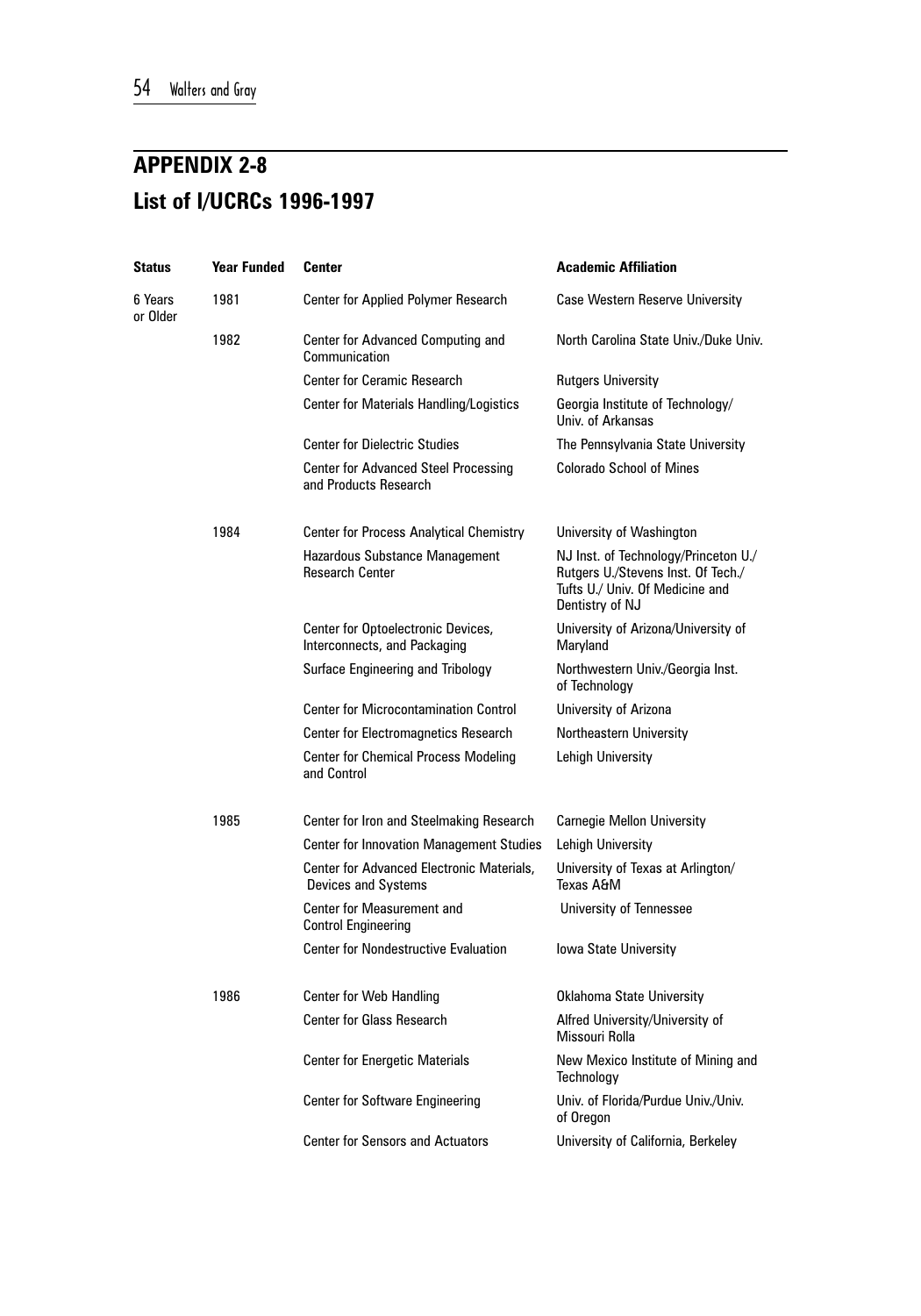| Status                         | <b>Year Funded</b> | Center                                                                                                     | <b>Academic Affiliation</b>                                                                           |
|--------------------------------|--------------------|------------------------------------------------------------------------------------------------------------|-------------------------------------------------------------------------------------------------------|
| 6 Years<br>or Older<br>(cont.) | 1987               | <b>Center for Virtual Simulation Proving</b><br>Ground: Mechanical and<br><b>Electromechanical Systems</b> | University of Iowa/Univ. of Texas at<br>Austin                                                        |
|                                |                    | <b>Center for Aseptic Processing</b><br>and Packing Studies                                                | North Carolina State U./Univ. of<br>California at Davis                                               |
|                                | 1988               | <b>Center for Biological Surface Science</b>                                                               | SUNY at Buffalo/Univ. of Memphis/NY<br><b>State College of Ceramics</b>                               |
|                                | 1989               | <b>Center for Micro-Engineered Materials</b>                                                               | University of New Mexico                                                                              |
|                                |                    | Center for Ultra-High Speed Integrated<br><b>Circuits and Systems</b>                                      | Univ. of California at San Diego                                                                      |
|                                |                    | Center for Analog/Digital Integrated Circuits                                                              | Washington State U./Univ. of<br>Washington/Oregon State Univ./SUNY<br>at Stony Brook                  |
|                                | 1990               | <b>Center for Advanced Air Conditioning</b><br>and Refrigeration                                           | University of Illinois, Urbana                                                                        |
|                                |                    | <b>Center for Grinding Research</b>                                                                        | University of Connecticut                                                                             |
|                                |                    | <b>Center for Dimensional Measurement</b><br>and Control in Manufacturing                                  | University of Michigan, Ann Arbor                                                                     |
| 3 to 6                         | 1991               | <b>Center for Coatings Research</b>                                                                        | Eastern Michigan/North Dakota State Univ.                                                             |
| Year-Olds                      |                    | <b>Center for Nanostructural Materials</b><br>Research                                                     | University of North Texas                                                                             |
|                                | 1992               | <b>Center for Separations Using Thin Films</b>                                                             | University of Colorado at Boulder                                                                     |
|                                |                    | Center for Polymer Interfaces                                                                              | Lehigh University                                                                                     |
|                                |                    | Center for Integrated Pest Management                                                                      | North Carolina State University                                                                       |
|                                |                    | <b>Center for Wireless Information Networks</b>                                                            | <b>Rutgers University</b>                                                                             |
|                                |                    | <b>Center for Advanced Communications</b>                                                                  | Villanova University                                                                                  |
|                                |                    | <b>Center for Building Performance</b><br>and Diagnostics                                                  | <b>Carnegie-Mellon University</b>                                                                     |
|                                |                    | <b>Center for Health Management</b>                                                                        | Arizona State University                                                                              |
|                                | 1993               | Center for Corrosion in Multiphase Systems The Ohio State University                                       |                                                                                                       |
|                                | 1994               | <b>Center for Machine-Tool Systems</b>                                                                     | University of Illinois                                                                                |
|                                |                    | <b>Center for Polymer Biodegradation</b>                                                                   | University of Massachusetts                                                                           |
|                                |                    | <b>Center for Emission Reduction Research</b>                                                              | NJ Institute of Technology/Penn State<br>Univ./Massachusetts Inst. Of<br>Technology/ Ohio State Univ. |
|                                |                    | Center for Ocean Technology                                                                                | University of Rhode Island                                                                            |
|                                |                    | <b>Center for Composite Design</b>                                                                         | <b>Stanford University</b>                                                                            |
|                                |                    | Center for Advanced Control of Energy<br>and Power Systems                                                 | Arizona State Univ./Colorado School of<br>Mines/Purdue Univ.                                          |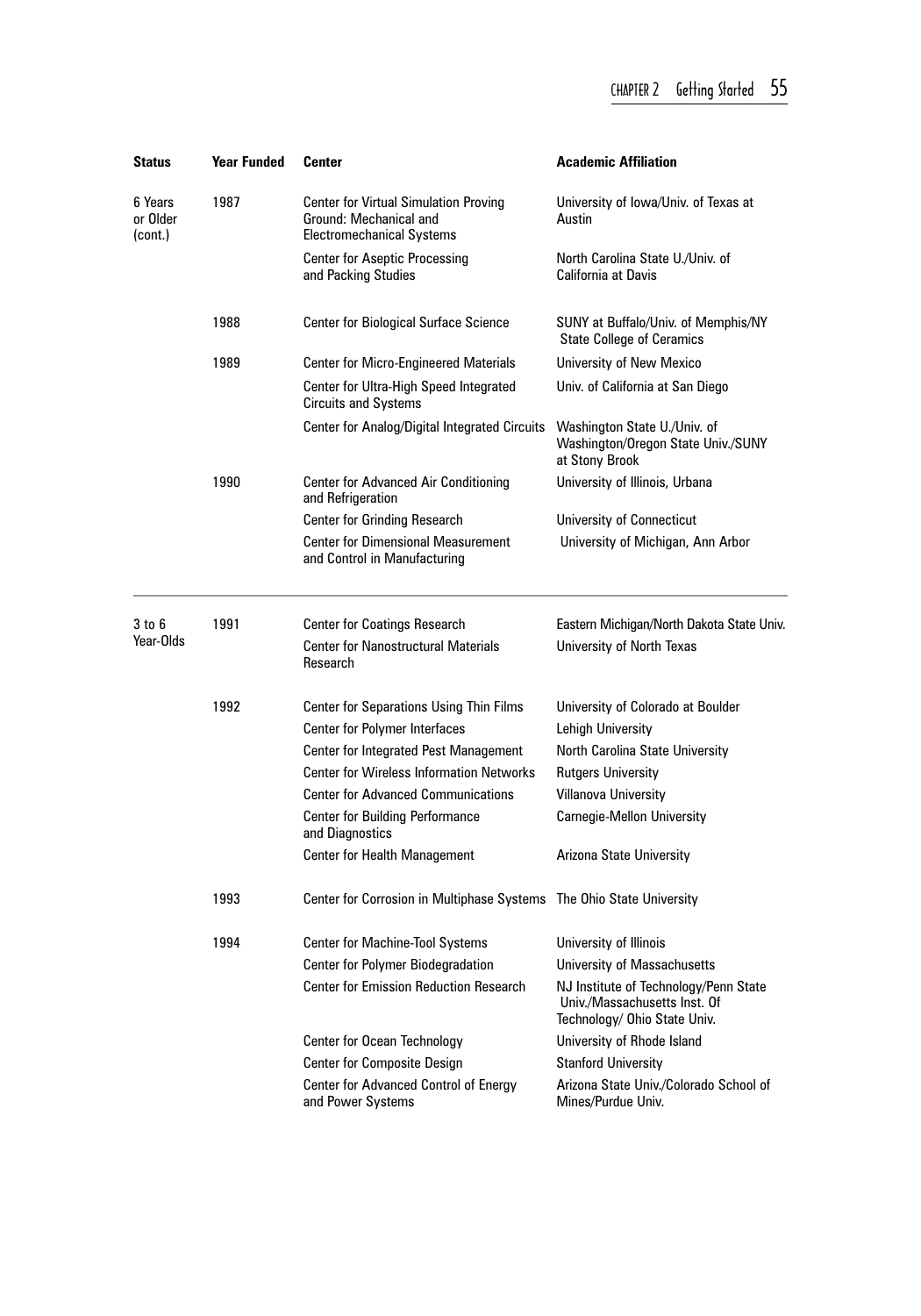### 56 Walters and Gray

| <b>Status</b>      | <b>Year Funded</b> | <b>Center</b>                                                                                       | <b>Academic Affiliation</b>                                                                                     |
|--------------------|--------------------|-----------------------------------------------------------------------------------------------------|-----------------------------------------------------------------------------------------------------------------|
| 2 Years<br>or Less | 1995               | Center for Advanced Manufacturing and<br>Packaging of Microwave, Optical<br>and Digital Electronics | Univ. of Colorado                                                                                               |
|                    |                    | Center in Ergonomics                                                                                | Texas A&M                                                                                                       |
|                    |                    | <b>Center for Pharmaceutical</b><br><b>Processing Research</b>                                      | <b>Purdue University</b>                                                                                        |
|                    |                    | <b>Center for Particulate Matters</b>                                                               | The Pennsylvania State University                                                                               |
|                    | 1996               | Center for Power System Engineering                                                                 | Cornell University/Univ. of California<br>at Berkeley/Univ. of Illinois/Univ. of<br><b>Wisconsin at Madison</b> |
|                    |                    | Center for Management of Information                                                                | University of Arizona                                                                                           |
| New                | 1997               | Center for Quality and Reliability Engineering Rutgers University/Arizona State                     | University                                                                                                      |
|                    |                    | Center for Advanced Polymer and<br><b>Composite Engineering</b>                                     | <b>Ohio State</b>                                                                                               |
|                    |                    | Center for the Built Environment                                                                    | University of California, Berkeley                                                                              |
|                    |                    | <b>Center for Wireless Electromagnetic</b><br><b>Compact Compatibility</b>                          | University of Oklahoma                                                                                          |
|                    |                    | Center for Management of Information                                                                | University of Arizona                                                                                           |